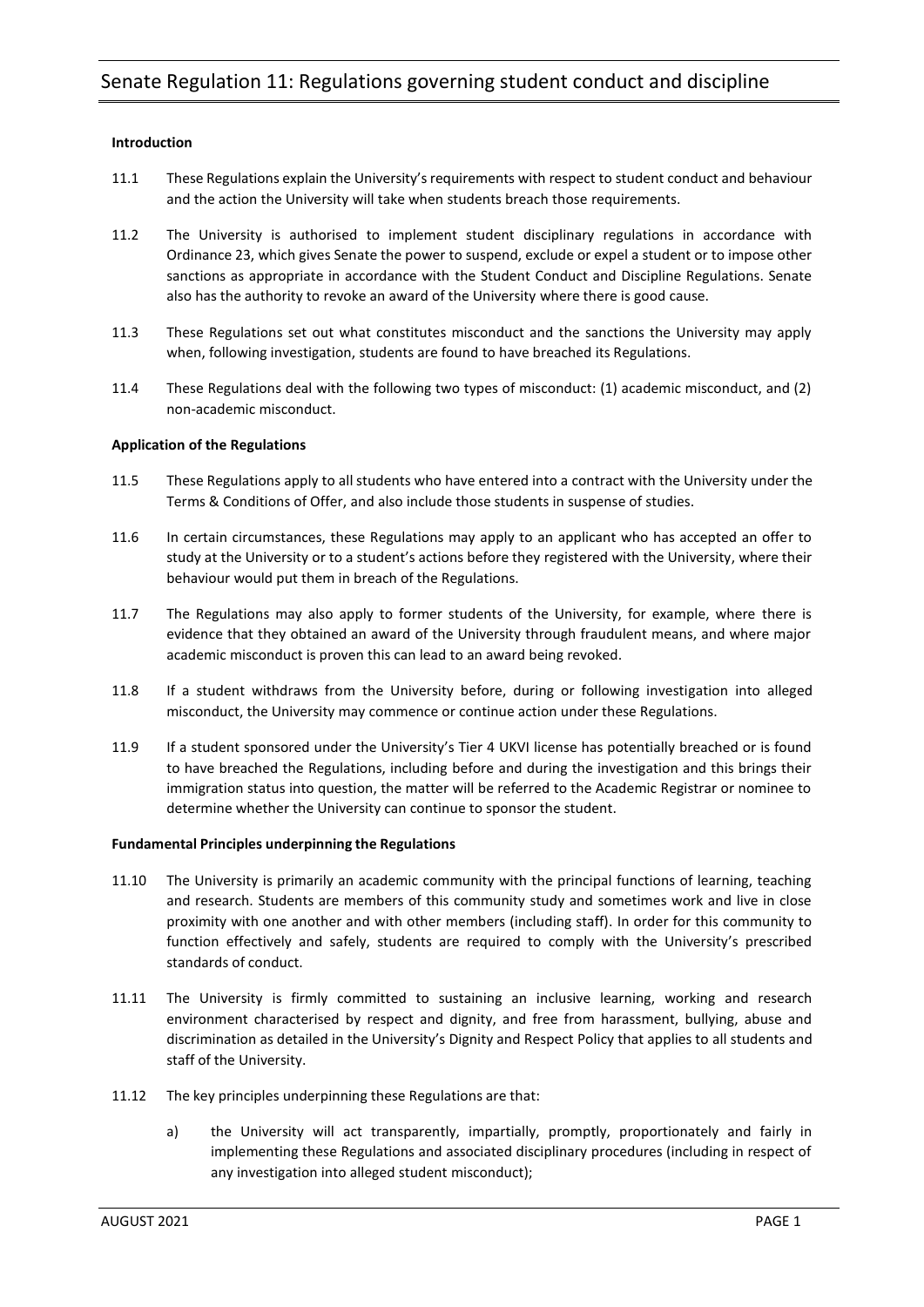- b) the University will provide support as required to students who report or who are reported for alleged misconduct and also signpost or refer to specific external services as appropriate;
- c) the University will make reasonable adjustments in accordance with the Equality Act 2010 to the disciplinary procedures where required to accommodate the needs of disabled students;
- d) decisions on whether or not a student has breached the University's standards of conduct will be determined on the balance of probabilities (that it is more likely than not that the alleged misconduct occurred);
- e) any sanction imposed following a finding that a student has committed misconduct will be proportionate to the nature and extent of the misconduct;
- f) University disciplinary processes are internal University processes and distinct from the criminal justice system; University procedures can only determine whether its regulations and requirements have been breached and not whether a criminal offence has taken place;
- g) these Regulations are not designed to deal with or resolve disputes between individual students but, rather, for the University to deal with individual instances of student misconduct and generally to regulate student conduct and discipline;
- h) the University may commence or continue with steps under these Regulations, including an investigation or panel hearing, in the absence of the student (including where they have withdrawn or graduated);
- i) these Regulations do not apply to allegations of misconduct by staff (or to investigations thereof) which will be dealt with under the University's staff disciplinary procedures;
- j) the University may reconsider old allegations and take steps under these Regulations, including an investigation or panel hearing, where new evidence not previously available has come to light.

# **Student Code of Conduct**

- 11.13 The University is firmly committed to sustaining an inclusive learning, working and research environment characterised by respect and dignity, and free from harassment, bullying, abuse and discrimination.
- 11.14 Students are required to behave with respect and courtesy at all times, assuch behaviours demonstrate due regard for the feelings and rights of others, and in turn create an environment where dignity can be preserved and enhanced.
- 11.15 Students are required to contribute to ensuring that the University of Leicester is a safe, welcoming, productive and inclusive environment, which operates within a wider community, and where there is equality of opportunity and valuing of diversity, fostered in an environment of mutual respect and dignity.
- 11.16 Students are required to comply with University and government guidance with respect to measures taken in response to Covid-19 as articulated in Appendix 1.
- 11.17 Students are required to adhere to these Regulations in relation to expected standards of behaviour as follows:
	- a) Students must respect the views and beliefs of others. The University will not tolerate any behaviour which is intolerant of others' views and beliefs or which incites hatred or aims to coerce others into accepting their views or beliefs.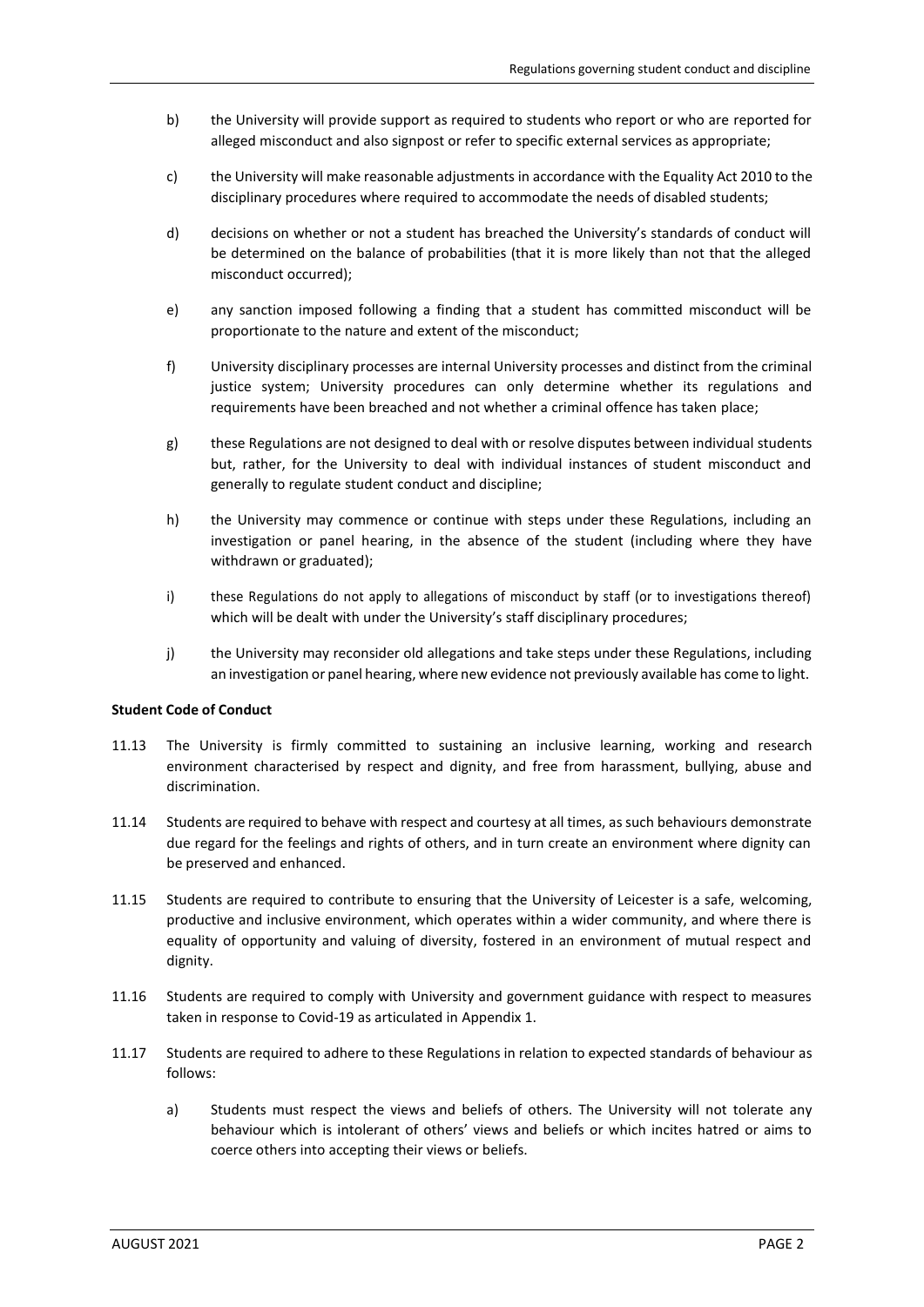- b) Students are required to adhere to the values of academic integrity and honesty and not to engage in forms of academic dishonesty, such as plagiarism or cheating.
- c) Students must not engage in any form of sexual misconduct and the University will not tolerate any such misconduct.
- d) Students must not behave or use language that is abusive, threatening, or offensive. The University will not tolerate violence, indecency or bullying and harassment in any form.
- e) Students must respect University property and facilities. The University will not tolerate damage to its assets, or any behaviour that presents a risk to safety on University premises.
- f) Students must not engage in any potentially criminal activity. The University will not tolerate theft or fraud, or the possession, supply or production of controlled substances.
- 11.18 Detailed examples of misconduct are given in the Regulations on Non-Academic Misconduct and Academic Misconduct.

### **Regulations on Non-Academic Misconduct**

- 11.19 Non-academic misconduct includes any act or behaviour that is detrimental to a member of staff, student or visitor to the University, its property, interests or to the reputation of the University.
- 11.20 With respect to interpersonal misconduct, these Regulations apply to allegations made about student members of the University.
- 11.21 If a reporting student makes an allegation about a member of staff, the allegation will be considered through the University's staff disciplinary procedure with support provided to the student through the Case Management Protocol.
- 11.22 A report made about a student from an individual who is not a member of the University will be considered as far as is reasonable or practicable.
- 11.23 Students are required to comply with the University's conduct requirements outlined in the Code of Conduct above. Examples of non-academic misconduct are detailed below, but thislist is not exhaustive and the University may investigate any act that its view constitutes misconduct:
	- Conduct that may constitute a criminal offence
	- Failure to declare a conviction when required to do so
	- Causing or threatening physical harm
	- Violent behaviour of any kind, for example punching, kicking, slapping, biting
	- Indecent or offensive behaviour or language expressed in any way, including verbally, in writing, through messaging services or on social media or physically
	- Sexual misconduct through unwanted behaviour of a sexual nature
	- Abusive, disorderly, threatening or stalking behaviour, expressed in any way whether physically, through messaging services or on social media
	- Harassment or unwanted behaviour on the grounds of race, disability, ethnicity, gender, sexual orientation, gender reassignment, age, religion, or belief
	- Bullying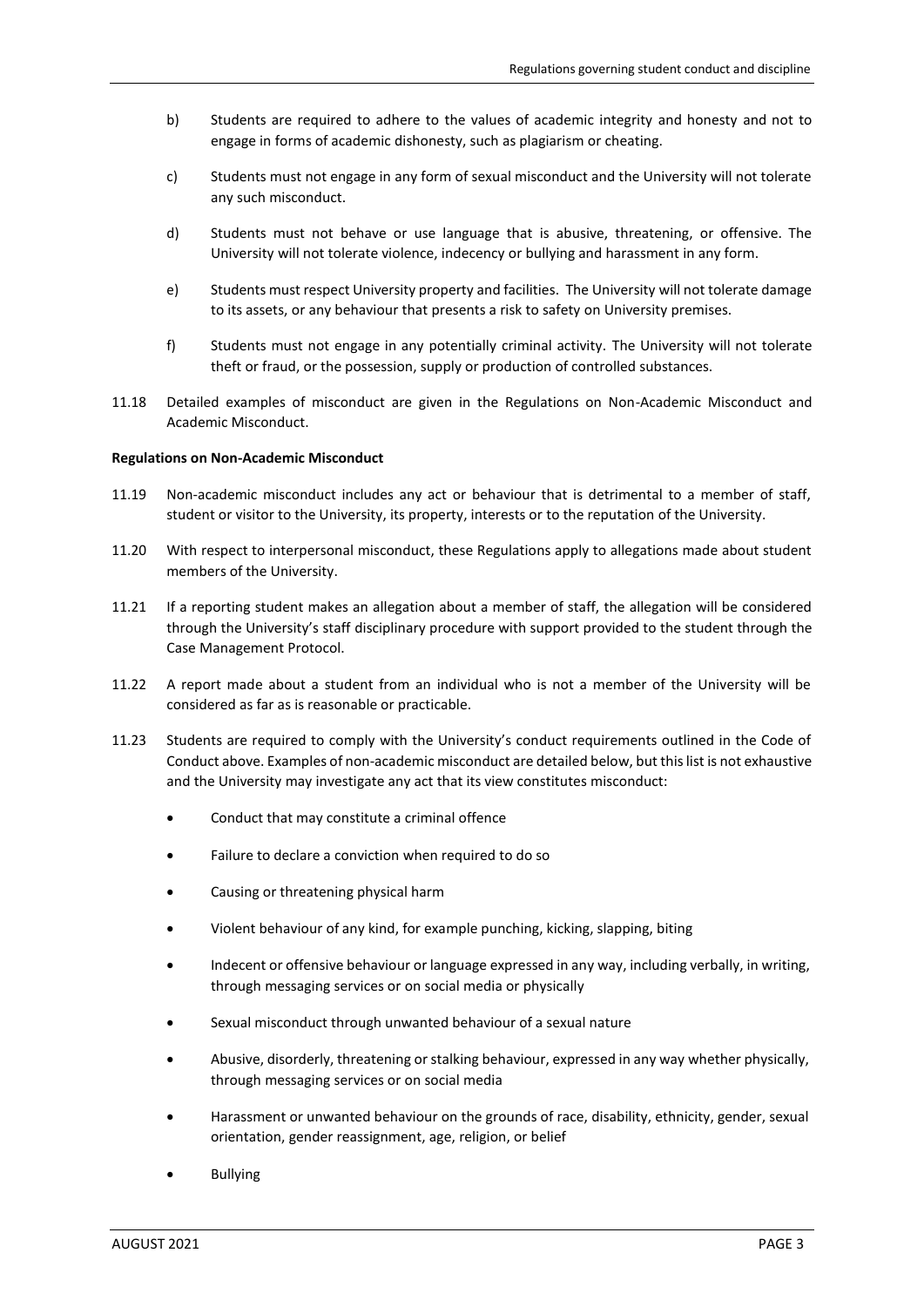- Coercion
- Organising or participating in initiation activities
- Producing, consuming, possessing or supplying controlled or illegal substances
- Producing or supplying new psychoactive substances
- Damaging or defacing University property
- Smoking inside University premises
- Vandalism
- Disruptive behaviour on University premises
- Stealing from the University or any other party
- Action likely to cause injury through reckless behaviour
- Attending teaching under the influence of alcohol or drugs
- Action compromising health and safety, for example setting off fire alarms or extinguishers or obstructing access to rooms or buildings
- Unauthorised access to property or facilities
- Unauthorised use or misuse of property or facilities
- Misuse of IT facilities which may include internet access abuse such as visiting inappropriate websites, uploading/downloading inappropriate content or propagation of computer viruses
- Fraud, deceit, deception or dishonesty in relation to any activities of the University, for example submitting fraudulent documentation to gain advantage, this may include submitting fake certificates or transcripts to gain a place at the University or fraudulent evidence in support of a claim for mitigating circumstances
- Making accusations against staff or students maliciously, in bad faith or accusations which are vexatious
- Making false accusations against staff or students, where there are reasonable grounds to demonstrate that these were malicious or made in bad faith
- Actions which may or do bring the University into disrepute
- Misuse of a student ID card, for example allowing another person to use the card or allowing another student to use it to record attendance for the cardholder at a teaching event
- Failure to comply with measures in place to respond to COVID-19
- Failure to comply with a previously imposed sanction under these Regulations
- 11.24 Allegations of sexual misconduct will be considered under these Regulations and in accordance with the Policy on Sexual Misconduct.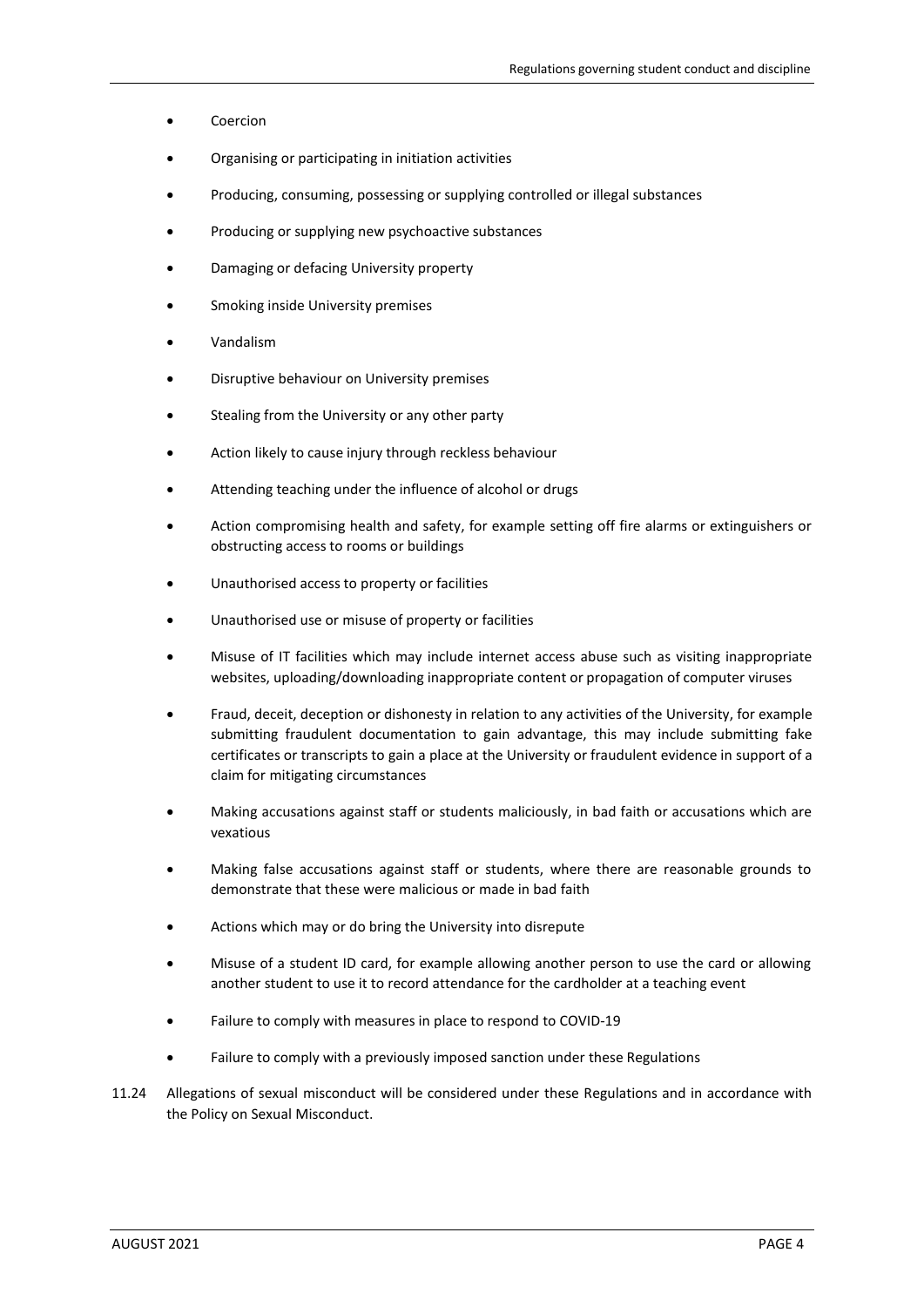11.25 If during the course of dealing with an individual matter, information comes to light that suggests further alleged misconduct by the reported student under investigation, the University will normally deal with the additional misconduct allegation separately under these Regulations.

# **Confidentiality and Disclosure of Information**

- 11.26 All information considered during the consideration, investigation and determination of alleged misconduct will be treated with due confidentiality and normally only shared as required with those who are involved in the conduct or management of the matter.
- 11.27 The University will, where it is required to do so by law, disclose any information to appropriate authorities, including the police. The University may also decide to disclose information voluntarily, where it determines it appropriate to do so.

### **Police/Criminal Investigation and Proceedings**

- 11.28 The University may at its discretion refer a matter to the police, taking account of, as relevant and appropriate, the individual circumstances arising in the particular case (such as the nature, circumstances and degree of seriousness of the alleged misconduct) and its data protection and confidentiality obligations to relevant individuals.
- 11.29 The University may, at its discretion, commence, take or continue with any step or action under the disciplinary procedures set out in these Regulations (including but not limited to investigation, imposition of a precautionary measure or the holding a disciplinary hearing) notwithstanding any prospective or current police or criminal investigation or proceedings in relation to the matter or the University.
- 11.30 The University may also at its discretion postpone, suspend or stay any step or action in light of such investigation or proceedings. The University will consider matters on a case-by-case basis.
- 11.31 The University may take precautionary measures, where necessary, at any point during or following an investigation, such as temporarily suspending or excluding a student or putting in place 'a no-contact order' as a protective measure whilst police or criminal investigations or proceedings are underway.
- 11.32 If a student is acquitted or convicted of a criminal offence the University may take account of this in dealing with a matter under these Regulations but it is not bound by the outcome of any police or criminal investigation or proceedings.
- 11.33 If at the end of criminal proceedings, a student receives a conviction, the student will not have an automatic right to resume their studies. The University may consider the student's right to resume studies without invoking the University Disciplinary procedure and on the basis of an individual case the Academic Registrar has authority to determine whether expulsion would be an appropriate outcome taking full account of all circumstances.
- 11.34 In such cases, where a decision is taken to expel, a student will have the right of appeal to the Registrar and Secretary.

#### **Roles and Responsibilities**

- 11.35 The Senate Student Discipline Committee is responsible for the operation and review of policies and procedures relating to student conduct and discipline and for ensuring that Student Conduct and Discipline Regulations are consistently applied across the University.
- 11.36 The Major Misconduct Review Group considers all reported cases of major non-academic misconduct to review risks and decide on initial courses of action. All cases of sexual or violent misconduct are considered to be major and will be referred on receipt for consideration by this Group. Other cases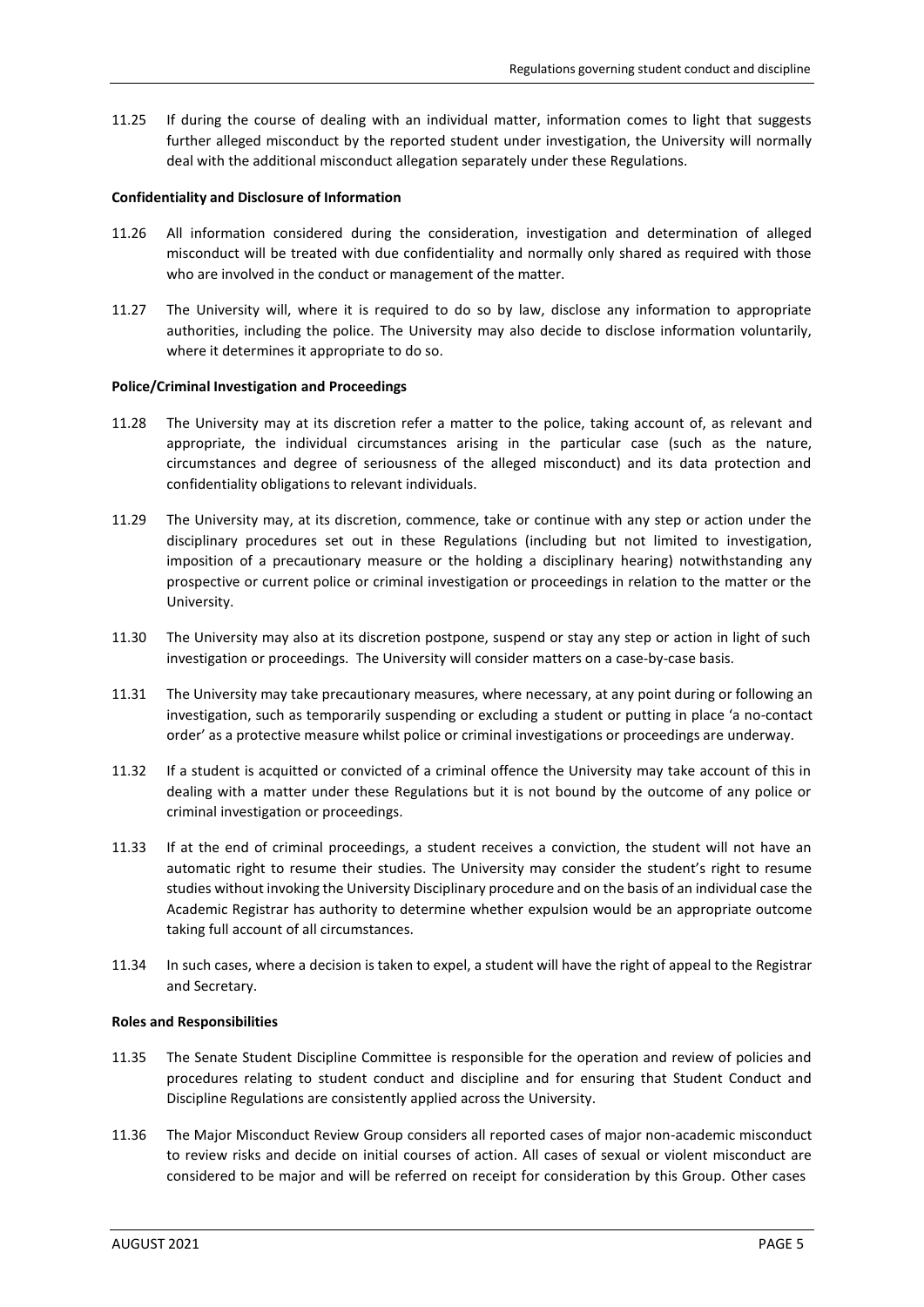that are deemed to be major by the Academic Registrar will be referred to the group on a case- by- case basis.

- 11.37 The President and Vice-Chancellor can exclude a student permanently from the University and may delegate such action to the Registrar & Secretary or the Academic Registrar or nominee.
- 11.38 The Academic Registrar or nominee may determine precautionary measures such as no-contact orders, temporary exclusion orders or temporary suspensions.
- 11.39 Student Conduct Officers are appointed within the Division of Student and Academic Services to support the discipline process and undertake investigations as required and, in cases of non-major misconduct, may make recommendations to the Academic Registrar or nominee on the imposition of sanctions in accordance with published guidance.
- 11.40 The Academic Registrar or nominee undertakes the initial consideration of all cases and may impose sanctions for non-major misconduct following investigation and will review and determine the eligibility of appeals against the outcome of a Student Discipline Panel.
- 11.41 Heads of School and Divisions or their nominees can deal with cases of non-major misconduct in the first instance and if not resolved at this stage, or where not considered appropriate, can decide to refer formally through the student discipline process.
- 11.42 Student Discipline Panels are established by the Senate Student Discipline Committee to consider individual cases of alleged misconduct and recommend sanctions where appropriate.
- 11.43 Student Discipline Appeals Panels are established by the Senate Student Discipline Committee to consider appeals by students against the outcome of Student Discipline Panels.
- 11.44 The Cause for Concern Group is the operational group of University services which meets regularly to ensure high risk student cases are appropriately supported, managed and risk-assessed. The Group undertakes initial risk assessments and makes recommendations to the Academic Registrar or nominee for any precautionary measures that need consideration.
- 11.45 The Case Management Protocol refers to whenever a supported (disclosing, reporting or reported) student is receiving specific, ongoing support from a member of Student Support Services staff in relation to a particular 'case' or incident. This process begins at the point of disclosure and ends either when the supported student wants it to, or when they cease being a registered student.
- 11.46 Case Workers are trained member of staff with specialist knowledge from Student Support Services with responsibility for discussing the disclosing/ reporting/ reported students' options with them and enabling the appropriate support to happen for as long as the Case Management Process is in progress.

# **Managing Risk**

11.47 The University has a duty to manage the risk to students, staff, visitors and its reputation in relation to the report of any allegation that the Student Conduct and Discipline Regulations have been breached.

# *Risk Assessment & Review*

- 11.48 A risk assessment may be conducted for any such allegation but will be required for all cases of major misconduct, defined as:
	- a) an allegation of sexual misconduct;
	- b) an allegation of violent misconduct;
	- c) there is a risk of harm to students, staff or others;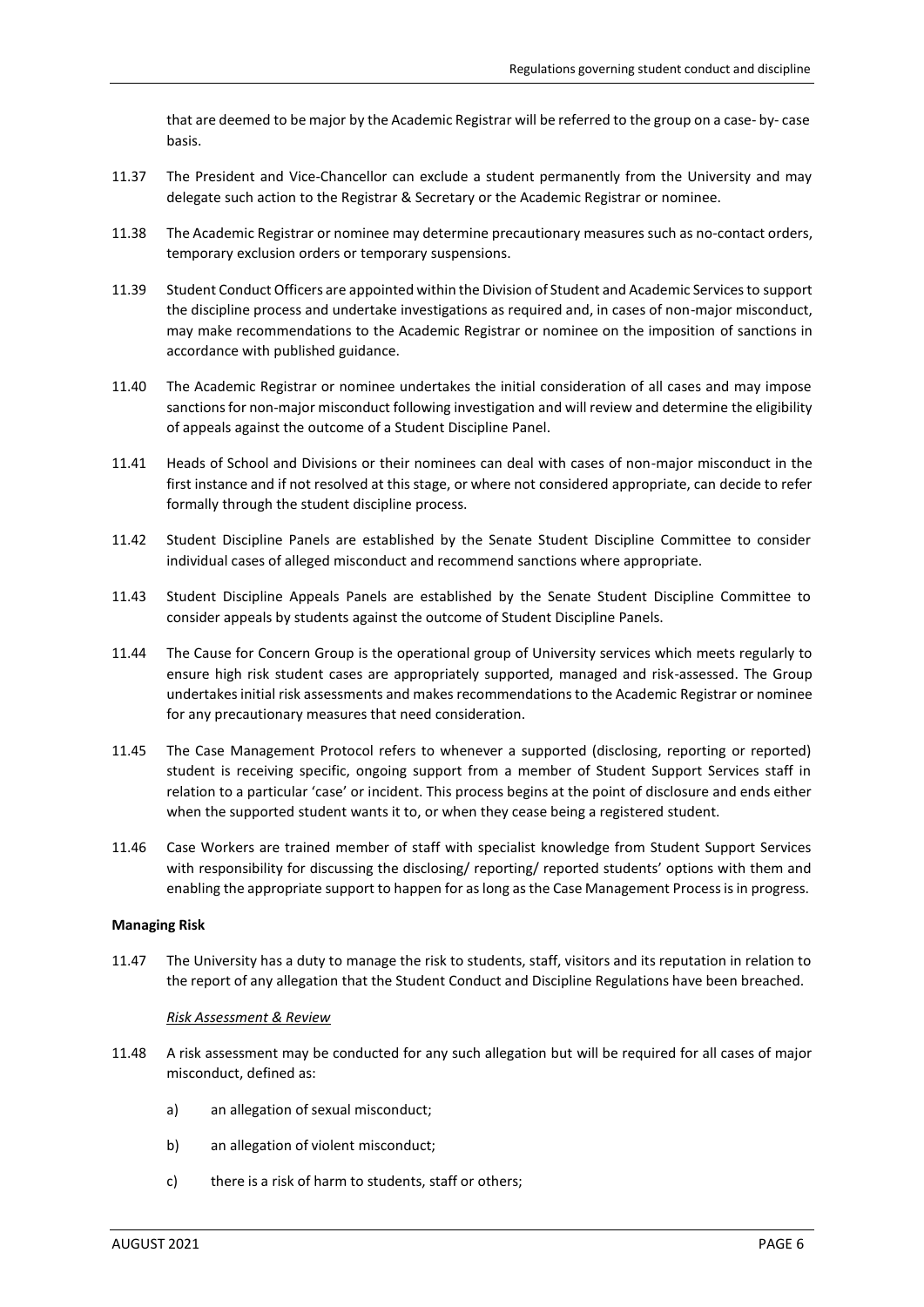- d) the alleged misconduct involves the police or other authorities;
- e) there is a serious risk to the reputation or another aspect of the University.
- 11.49 The risk assessment will be conducted as soon as possible by members of the Cause for Concern Group, for consideration by the Academic Registrar.
- 11.50 Following consideration of the Risk Assessment the Academic Registrar can decide: (i) that no action is required, (ii) that an investigation is initiated, and (iii) in some cases introduce or change pre-existing precautionary measures, including:
	- a) A requirement that students comply with certain conditions, for example, having no contact with named students (a 'no-contact' order), this may apply to reporting and reported students in cases of inter-personal misconduct;
	- b) A requirement that students are not be permitted in certain buildings or have accessto particular facilities or services.
- 11.51 A precautionary measure is taken to mitigate risk for all parties concerned and is not a sanction nor a presumption that a student has breached the University's Regulations.

#### *Precautionary Measures*

- 11.52 In certain circumstances, where it is deemed necessary to ensure the safety of students or staff and/or protect University property, the University may temporarily suspend or exclude a student for a defined period of time which will be reviewed on a regular basis, usually at least every four weeks and can be extended as necessary.
- 11.53 Precautionary measures, one or more of which may be imposed on any student, are defined as:
	- a) Temporary Exclusion Orders, under which a student is excluded from entering some or all University premises, but continues with their academic studies;
	- b) Temporary Suspension Orders, under which a student is excluded from entering some or all University premises, and suspended from continuing with all or part of their academic studies, including teaching events, assessment, placements or examinations;
	- c) No-Contact Orders, under which a student is prohibited from making contact with another student(s), physically, verbally or via social media platforms;
	- d) The above measures may also include exclusion from accessing the facilities and societies/groups operated by the Students' Union. In all such cases the agreement of the Students' Union will be sought in advance.
- 11.54 An initial decision to temporarily exclude or suspend a student or issue a no-contact order will normally be taken by the Academic Registrar or nominee on the advice of the Cause for Concern Group.
- 11.55 Students can request a review of the decision to issue a precautionary measure, within five working days of the notification. Requests for a review are considered by the Major Misconduct Review Group.

#### **Disciplinary Procedures for Non-Academic Misconduct**

11.56 Allegations of misconduct will be actioned by the Student Conduct Team on receipt of a Misconduct Formal Reporting Form.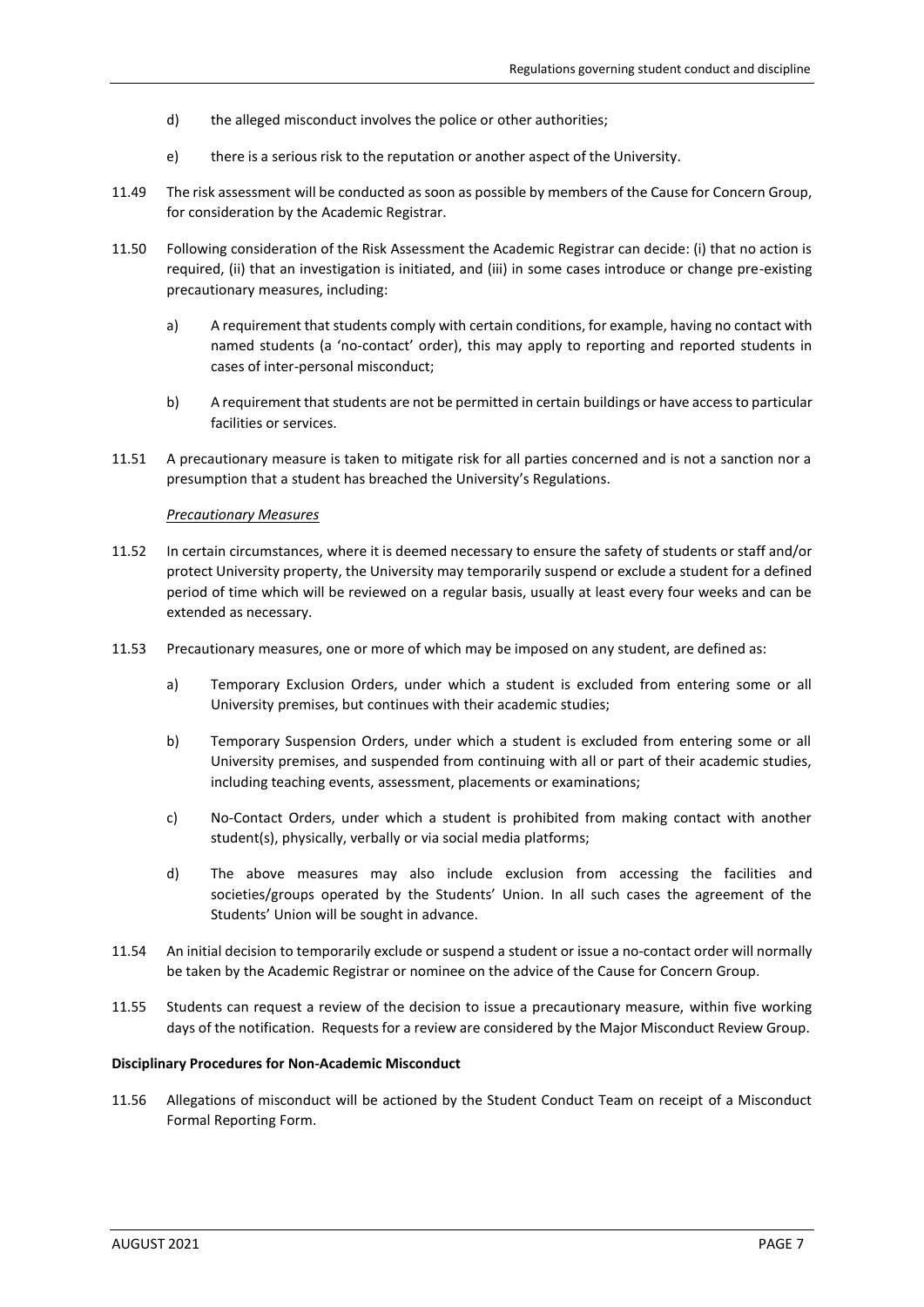# *Initial Consideration Stage*

- 11.57 Initial consideration of the case is made by the Academic Registrar or nominee, who may determine:
	- a) To dismiss the case;
	- b) To refer the case to the Major Misconduct Review Group (MMRG), in cases of major misconduct;
	- c) To refer the case to a Student Conduct Officer for follow-up, in cases of non-major misconduct.
- 11.58 Allegations of major misconduct, as defined above, will be referred to the Major Misconduct Review Group to review, and to review/impose any precautionary measures and determine next appropriate steps.
- 11.59 Following review, the Major Misconduct Review Group will normally refer allegations to a Student Conduct Officer to undertake a full investigation.
- 11.60 Allegations of misconduct of a non-major nature will normally be investigated by a Student Conduct Officer, who upon completion of the investigation may:
	- a) recommend imposing a sanction, for consideration by the Academic Registrar or nominee;
	- b) where this is not considered appropriate, refer the case for full investigation and subsequent consideration by a Student Discipline Panel.
- 11.61 The University will offer appropriate support to all students involved in a student discipline investigation.

# *Investigating Stage*

- 11.62 A Student Conduct Officer will undertake an initial review of the documentation to ensure that they have all the information to start the process as articulated in the Procedures for the Investigation and Consideration of Non-Academic Misconduct.
- 11.63 Interviews will normally form part of the investigation process.
- 11.64 Students may bring a friend or representative to the meeting, but this may not be a qualified member of the legal profession.
- 11.65 Students are required to cooperate with an investigation and, where appropriate, are expected to provide evidence in a timely manner.
- 11.66 If a student refuses to attend an interview, the Student Conduct Officer will proceed with the case taking account of all the available evidence.
- 11.67 On conclusion of their full investigation, the Student Conduct Officer will produce a written report that includes all relevant documentation and findings. This will include a recommendation on whether the case should proceed to consideration by a Student Discipline Panel.
- 11.68 In cases of major non-academic misconduct, if the Student Conduct Officer's findings are that there appears to be insufficient evidence to progress the case to a Student Discipline Panel, the report will be referred to the Major Misconduct Review Group for further consideration. The Group may:
	- a) Dismiss the case due to lack of evidence;
	- b) Refer the case to a Student Discipline Panel.
- 11.69 If the case is dismissed by the Major Misconduct Review Group, the reported student will be notified by the Student Conduct Team.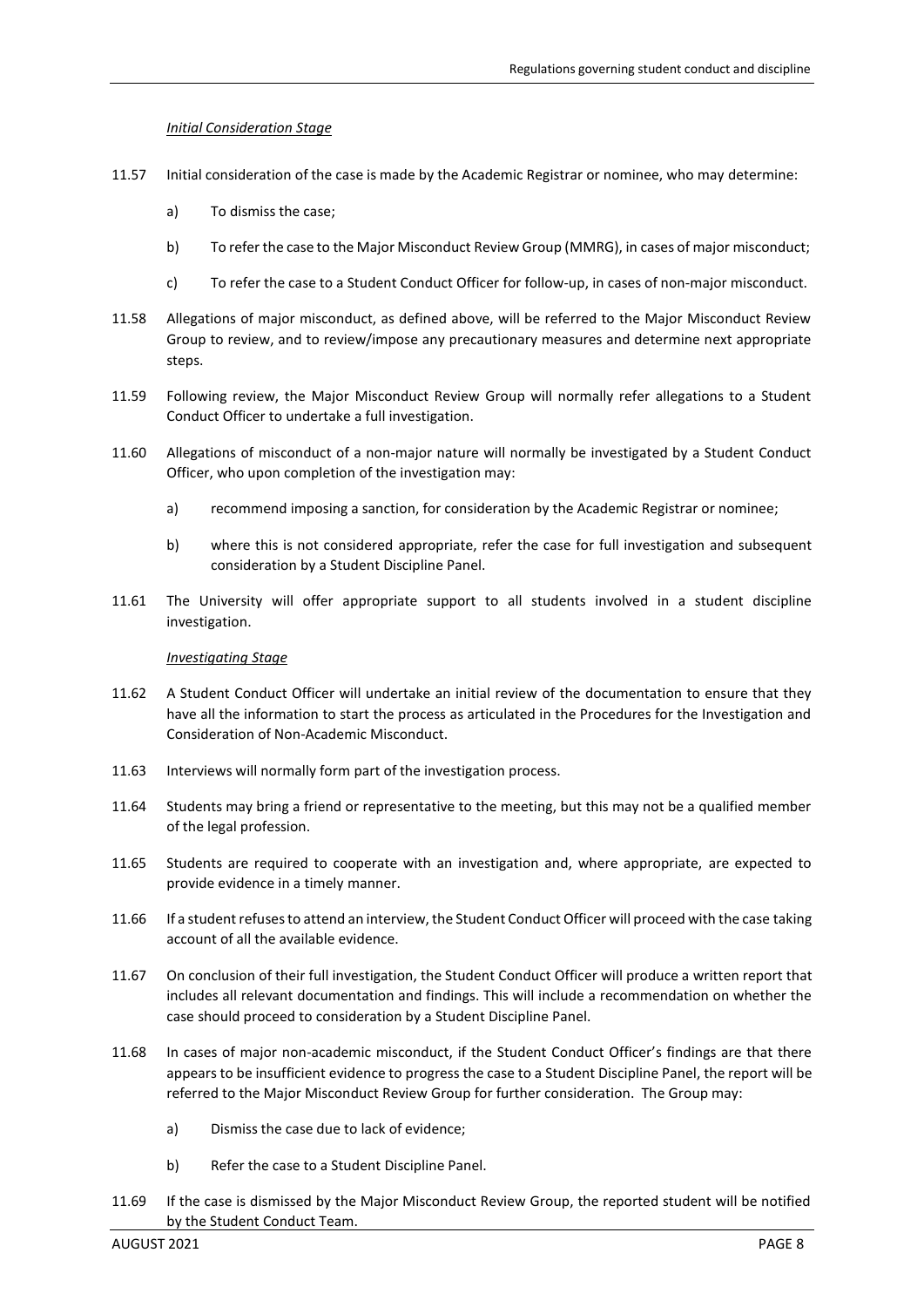# *Discipline Panel Stage*

- 11.70 Student Discipline Panels are appointed from the membership of the Senate Student Discipline Committee and from a wider group of trained academic and professional services staff and representatives of the Students' Union approved by the Committee to act in this capacity.
- 11.71 A Chair will be appointed for each panel from an approved group of Chairs who have been trained to undertake the role in relation to the type of misconduct under consideration.
- 11.72 Each Panel will consist of three members, one of whom will act as Chair, all of whom are impartial and will have undertaken appropriate training. A Students' Union Sabbatical Officer may be a member of the Panel depending on the nature of the case under consideration.
- 11.73 Additional panel members may be appointed at the discretion of the Chair of the Senate Student Discipline Committee according to the nature of the case under consideration and, if necessary, where particular expertise is required.
- 11.74 Students will be notified of their required attendance at a Student Discipline Panel in writing at least five working days before the scheduled date.
- 11.75 The reported student is required to attend the hearing and it is expected that this will usually be in person, except in cases where the Chair of the Panel has agreed that attendance may take place by alternative means.
- 11.76 In the event that a reported student does not attend the panel hearing and has not notified the Secretary in advance, the Chair will determine whether on the basis of the evidence available to it, the Panel can proceed and reach a decision in the student's absence, or whether the Panel should adjourn.
- 11.77 Students will be advised that they may be accompanied by a friend or representative at the panel hearing. Student Discipline Panel hearings are internal University proceedings not legal proceedings, students will not normally be permitted to be accompanied by a qualified member of the legal profession.
- 11.78 The Panel will be conducted in accordance with the procedures articulated in the Procedures for the Investigation and Consideration of Alleged Non-Academic Misconduct.
- 11.79 On conclusion of the hearing, the Panel will determine in private session whether or not the allegations of misconduct against the student have been proven on the balance of probabilities and, if proven, determine the imposition of any sanctions.
- 11.80 A decision, with reasons, will be notified to the reported student, in writing normally within five working days of the date of the Panel hearing, along with their right to appeal the decision.

# **Appeals against the outcome of Student Discipline Panels**

- 11.81 Reported Students may submit an appeal in writing against the decision of the Plagiarism Officer, Authorised Officer or Student Discipline Panel within ten working days of the date of notification of its decision. Such appeals should be submitted to the Academic Registrar or nominee.
- 11.82 Appeals may be submitted on one or more of the following grounds that:
	- a) there was a procedural irregularity in the consideration of the case by the Plagiarism Officer, Authorised Officer or Student Discipline Panel;
	- b) evidence available to the Plagiarism Officer, Authorised Officer or Student Discipline Panel was not fully considered;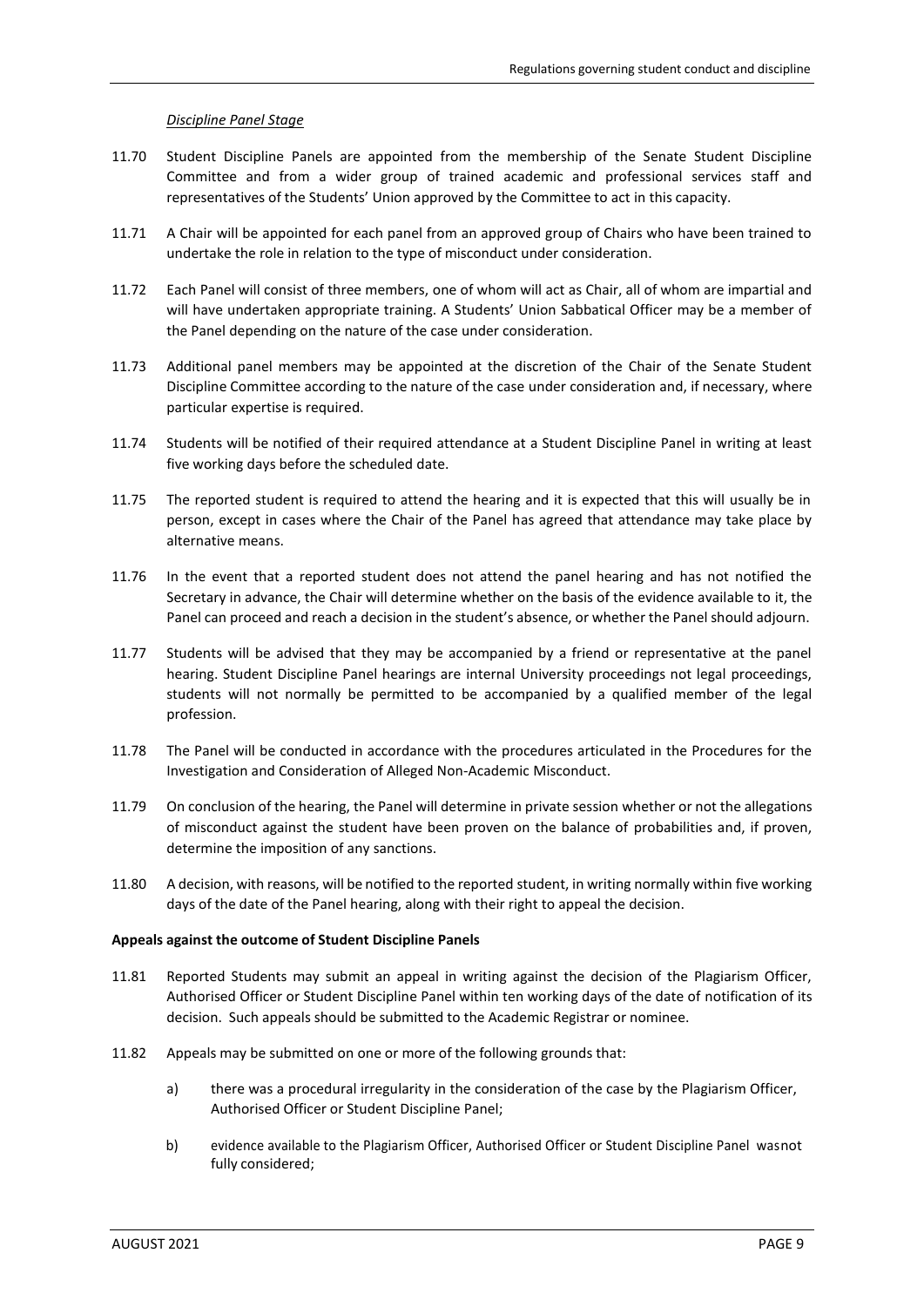- c) there was prejudice or bias in the conduct of the Plagiarism Officer, Authorised Officer or Student Discipline Panel;
- d) the decision was unreasonable;
- e) the sanction imposed was excessive;
- f) that there is new material evidence that for good reason was not available for consideration by the Plagiarism Officer, Authorised Officer or Student Discipline Panel.
- 11.83 Appeals will be reviewed by the Academic Registrar or nominee hereby known as the 'designated member' approved by the Senate Student Discipline Committee to determine whether there are eligible grounds for appeal and whether the appeal should be referred for further consideration by a panel and member of the Senate Student Discipline Committee.
- 11.84 Where grounds for appeal are not determined, the designated member will notify the student that it is not eligible for consideration and will issue notification that this concludes the University's process.
- 11.85 In such cases, a Completion of Proceduresletter will be issued, notifying students of their right to submit a complaint to the Office of the Independent Adjudicator for Higher Education (OIA) if it is eligible under its scheme, within twelve months of the notification.
- 11.86 Where eligible grounds for appeal are determined, an Appeals Panel will be convened to hear the appeal. In certain circumstances where there is evidence that there was procedural irregularity in the consideration of the case or that the penalty was excessive, the designated member will take action to remedy the procedural irregularity or to reduce the penalty. Provided that there are no further procedural irregularities in this part of the process, there shall be no further right of appeal within the University.
- 11.87 In cases of interpersonal misconduct, reporting party(s) are unable to appeal the outcome of the panel, unless specified otherwise in a Policy supporting these regulations. The primary reason for this is that panel proceedings consider cases in which the reported student and University are the parties to the hearing, and reporting student(s) are normally present in the position of witness.

# **Student Discipline Appeals Panel**

- 11.88 An Appeals Panel will be established comprising three members who are impartial, appointed from the Senate Student Discipline Committee.
- 11.89 Appellants will be notified in writing at least five working days before the date the panel is to be held and invited to attend.
- 11.90 The appellant and Panel members will receive the same set of documentation relating to the case.
- 11.91 Appellants will be advised that they are required to attend, but in the event that they do not attend the panel hearing and have not notified the Secretary in advance, the Chair will determine whether on the basis ofthe evidence available to it the Panel can proceed and reach a decision in the student's absence.
- 11.92 Appellants will be advised that they may be accompanied by a friend or representative at the panel hearing. Student Discipline Panel hearings are internal University proceedings not legal proceedings, so students will not normally be permitted to be accompanied by a qualified member of the legal profession.
- 11.93 A Student Discipline Appeal Panel hearing will be conducted in accordance with the procedures articulated in the Procedures for the Investigation and Consideration of Alleged Non-Academic Misconduct.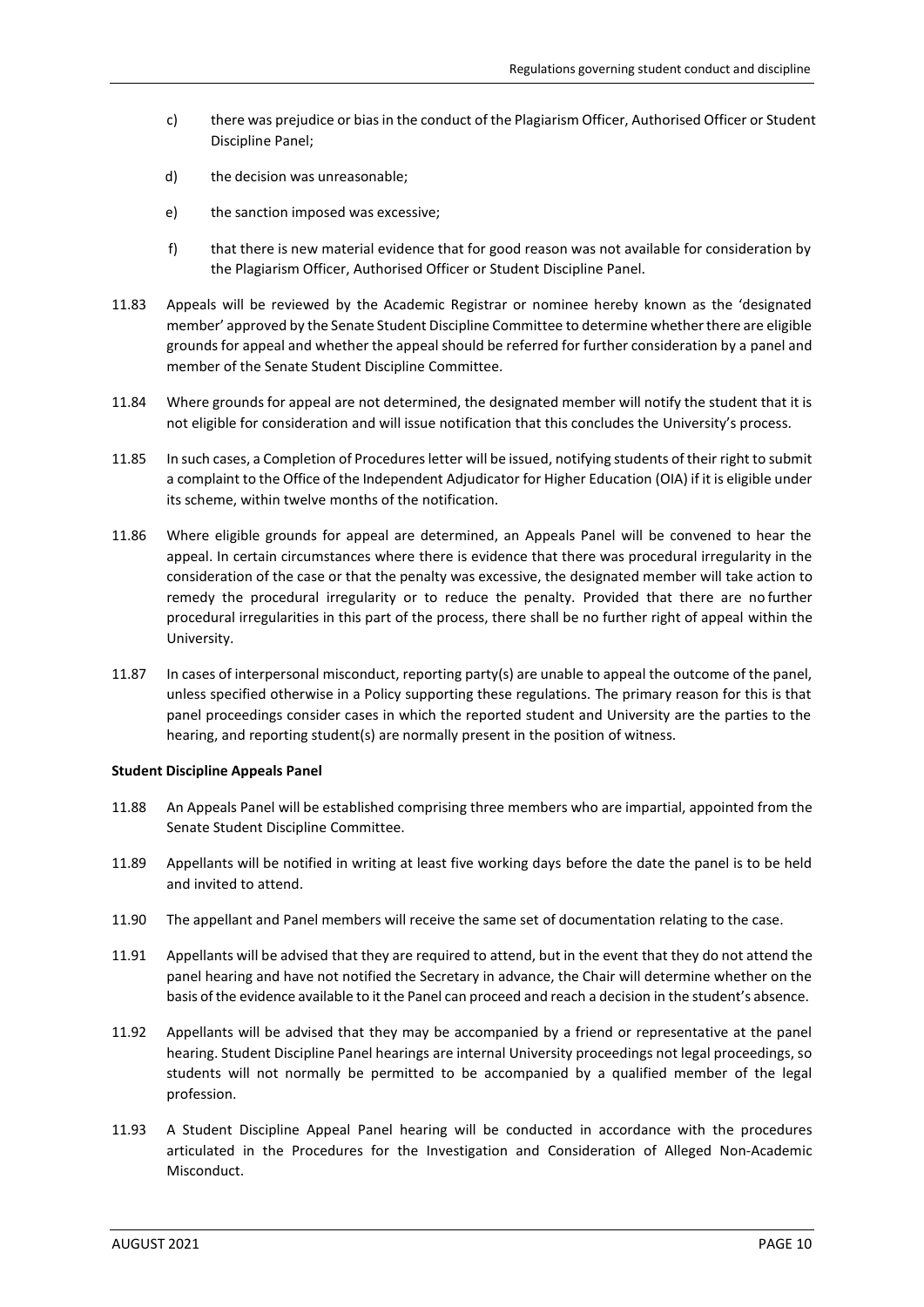- 11.94 The Chair may make such adjustments to the procedures they consider reasonable to ensure a fair hearing.
- 11.95 On conclusion of the hearing, the Student Discipline Appeal Panel will determine in private session whether the appeal is upheld or dismissed in whole or in part and any outcome to be imposed. The decision, with reasons, will be notified to the student in writing normally within five working days of the date of the Panel hearing.
- 11.96 On conclusion of its consideration of a case a Student Discipline Appeal Panel may determine one of the following outcomes:
	- confirm the outcome of the original decision of the Student Discipline Panel;
	- revise the sanction imposed to a lower sanction;
	- conclude that the original outcome was unsafe and should be overturned and any sanction removed.
- 11.97 The Student Discipline Appeal Panel outcome concludes the University's process and a Completion of Procedures letter will be issued to students, notifying them of their right to submit a complaint to the Office of the Independent Adjudicator for Higher Education (OIA) if it is eligible under itsscheme, within twelve months of the notification.

### **Sanctions**

- 11.98 The sanctions detailed in the table below can be imposed where a student is found to have breached the University's Regulations with respect to non-academic misconduct.
- 11.99 In reaching their decision on appropriate sanctions following a determination that the non-academic disciplinary allegations against a student have been proven, the Academic Registrar (or nominee) or Student Discipline Panels will consider the individual circumstances of each case. The following factors and any others considered relevant may be factored into determination of the sanction for.

# *Potential Mitigating Factors (Non-academic misconduct)*

- Early admission of the breach of regulations and willing cooperation with the investigation
- Genuine remorse for actions and the effect such actions have had on others
- Significant provocation

# *Potential Aggravating Factors*

- Failure to respond to previous warnings and/or a record of previous breaches of the regulations
- Behaviour was motivated by or demonstrated hostility to someone with a protected or presumed protected characteristic
- Misconduct was planned
- Misconduct involved personal gain
- Failure to respond to warnings or concerns expressed by others
- Acting under the influence of drugs or drinks
- Use of a weapon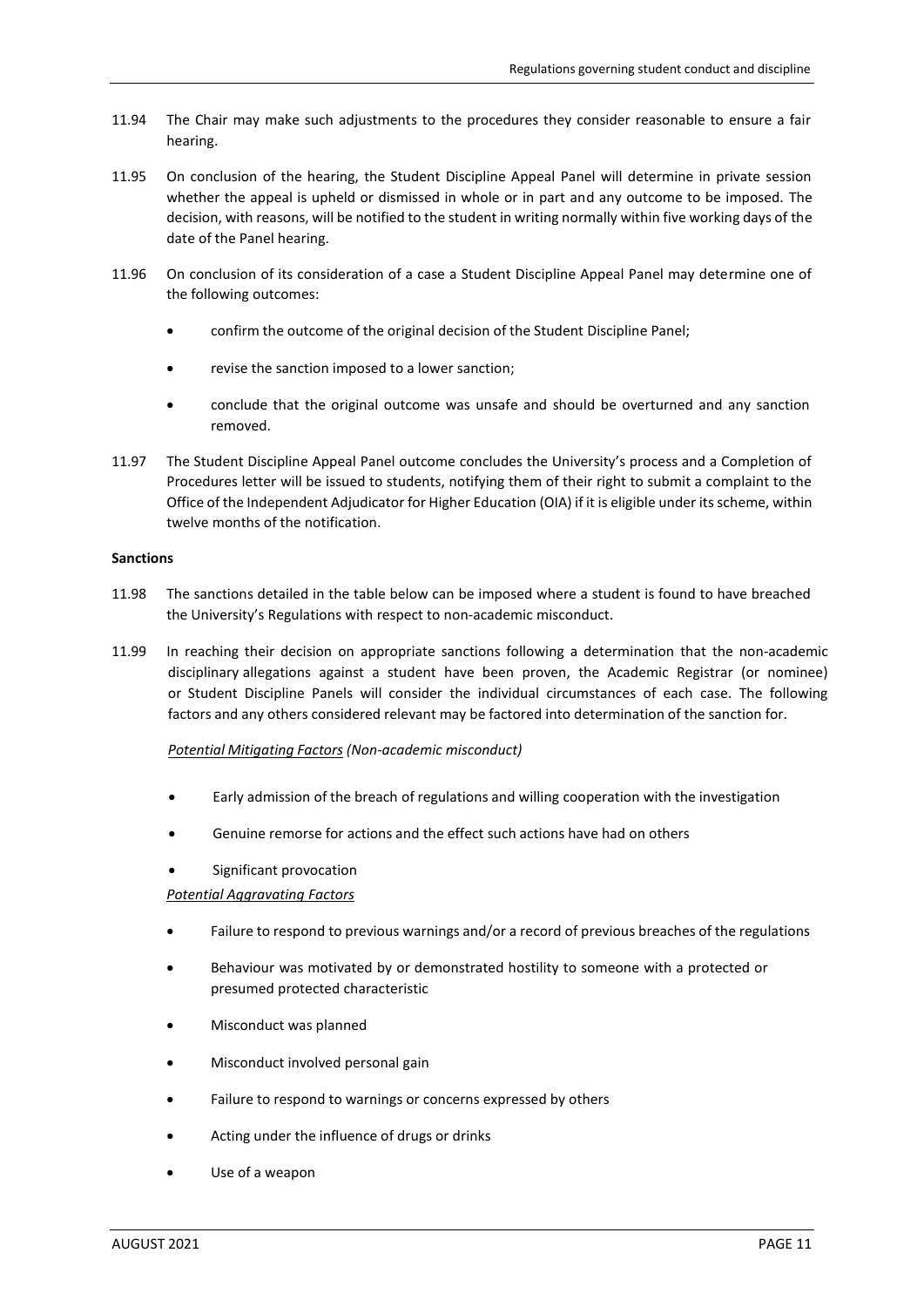- Use of violence
- Deliberate damage to property
- Abuse of a position of trust
- Serious physical or psychological effect on the victim whether intended or not
- Intention to degrade a victim

### **Potential Sanctions (Academic and Non-academic misconduct)**

| <b>Sanction</b>                                                                             | <b>Authorised to impose</b>                                                              |
|---------------------------------------------------------------------------------------------|------------------------------------------------------------------------------------------|
| Reprimand                                                                                   | Head of School or nominee, Academic Registrar or<br>nominee Student Discipline Panel     |
| Formal Written Warning                                                                      | Head of School or nominee, Academic Registrar or<br>nominee Student Discipline Panel     |
| Written Apology to those affected by the<br>misconduct                                      | Head of School or nominee, Academic Registrar or<br>nominee Student Discipline Panel     |
| Requirement to attend or complete<br>training/personal<br>development/educational resources | Head of School or nominee, Academic Registrar or<br>nominee Student Discipline Panel     |
| Requirement to pay for damages                                                              | Head of School or nominee, Academic Registrar or<br>nominee Student Discipline Panel     |
| A fine (£50 - £1000)                                                                        | Academic Registrar or nominee (up to £250),<br><b>Student Discipline Panel</b>           |
| Suspension of specific academic and/or non-<br>academic privileges                          | Academic Registrar or nominee,<br><b>Student Discipline Panel</b>                        |
| Enforcement of No-Contact Order(s) with other<br>named student(s)                           | Academic Registrar or nominee,<br><b>Student Discipline Panel</b>                        |
| <b>Exclusion from Degree Congregation</b>                                                   | <b>Student Discipline Panel</b>                                                          |
| Exclusion from specific buildings/use of facilities for<br>a fixed period                   | <b>Student Discipline Panel</b>                                                          |
| Suspension from the University for a fixed period                                           | <b>Student Discipline Panel</b>                                                          |
| Permanent exclusion from the University (i.e.<br>expulsion)                                 | Student Discipline Panel or the Academic Registrar<br>in the case of criminal conviction |
| Prohibited to re-apply to the University                                                    | <b>Student Discipline Panel</b>                                                          |
| Revocation of University award                                                              | Senate                                                                                   |

# **Allied Regulations and Procedures**

11.100 The University has published Regulations and procedures for the investigation of the professional conduct of students in relation to fitness to practise on the following programmes: Doctor of Clinical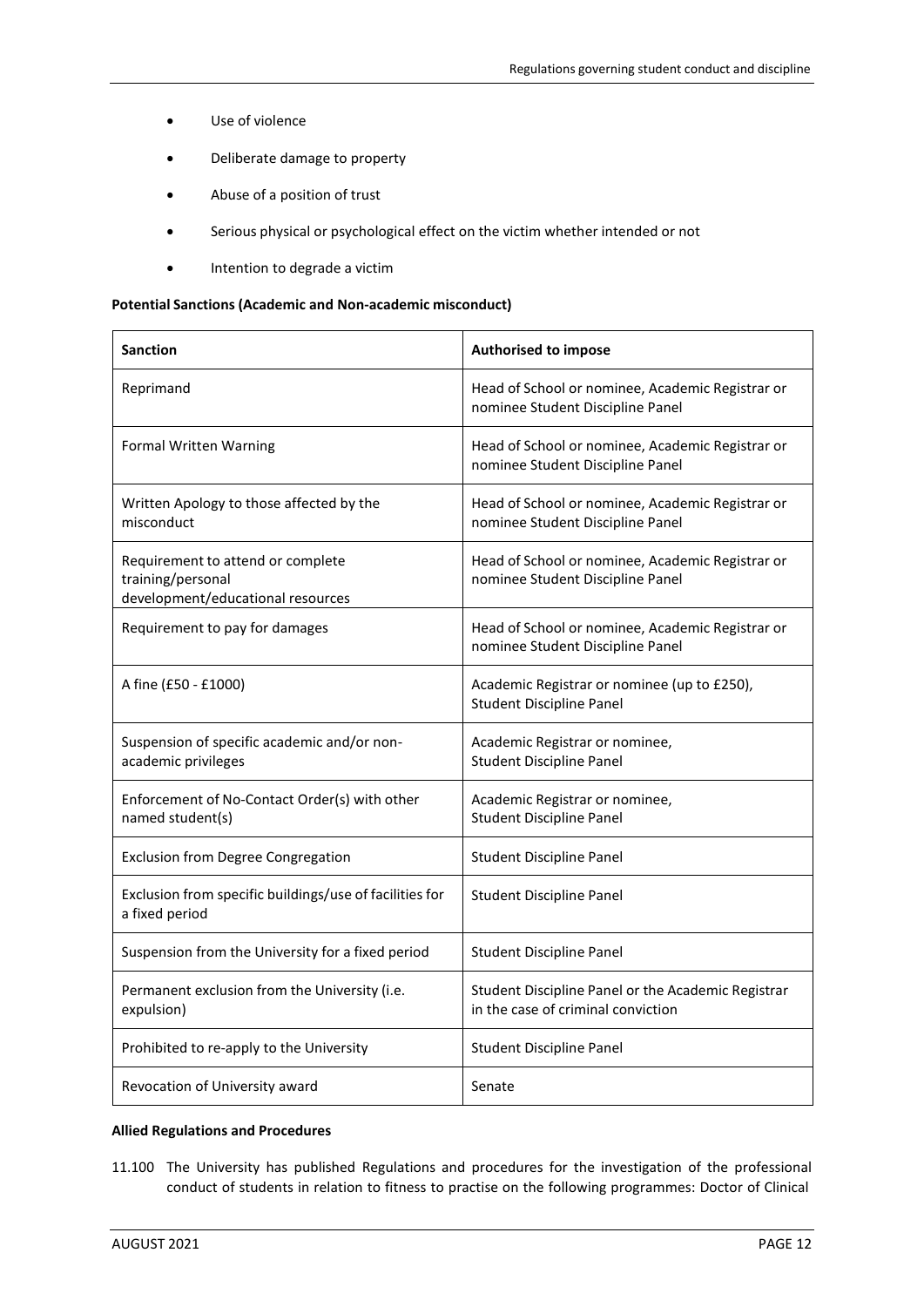Psychology, MBChB degrees, BSc in Operating Department Practice, PGCE, MSc in Midwifery and Leadership, MSc in Nursing and Leadership, BSc in Physiotherapy and awards in Counselling.

- 11.101 Where students registered on one of these programmes are subject to an investigation under the Student Conduct and Discipline Regulations this is likely to raise an issue of concern for the relevant Fitness to Practise Committee. Fitness to Practise Committees may take appropriate precautionary measure prior to the instigation of the disciplinary investigation.
- 11.102 In such cases the disciplinary process will be concluded first and the relevant Fitness to Practise Committee will then initiate or continue its own procedures. It may take account of the findings of the disciplinary process and any penalties/sanctions imposed.
- 11.103 Additional policies and procedures relating to student conduct and discipline that apply to particular activities or locations within the University will be approved by the Senate Student Discipline Committee.
- 11.104 The Students' Union hasits own set of policies and procedures which govern student conduct in relation to the activities of the Students' Union. Relevant information from the Students' Union may be obtained to inform a University disciplinary process, with the agreement of the Students' Union and inaccordance with the University's Data Sharing Agreement.
- 11.105 The Senate Student Discipline Committee has authority to review and approve all allied policies and procedures in accordance with the register maintained by the Secretary of the Committee on its behalf.

### **Regulations on Academic Misconduct**

- 11.106 Academic Misconduct refers to any behaviour by a student which may give an unpermitted academic advantage to that student or another student. Examples of such misconduct are detailed below but the University will investigate any conduct that it considers meets the overall definition of academic misconduct:
	- Cheating in written examinations, including copying from the examination script of another candidate, obtaining improper assistance from another person, taking unauthorised material or a device into an examination
	- Allowing another person to impersonate them in an examination or impersonating another student
	- Copying work from or using work written by another person, including published work and online sources (plagiarism)
	- Paying another person to undertake work or buying work from an 'essay mill'
	- Allowing another person to copy their work
	- Falsifying results, data, references or data or claiming to have carried out experiments, interviews or other forms of research
	- Pretending ownership of someone else's ideas
	- Submitting for assessment work that has previously been submitted for another assessment (self-plagiarism)
	- Actively cooperating with other students to jointly produce work where there is a requirement that it is produced independently (collusion)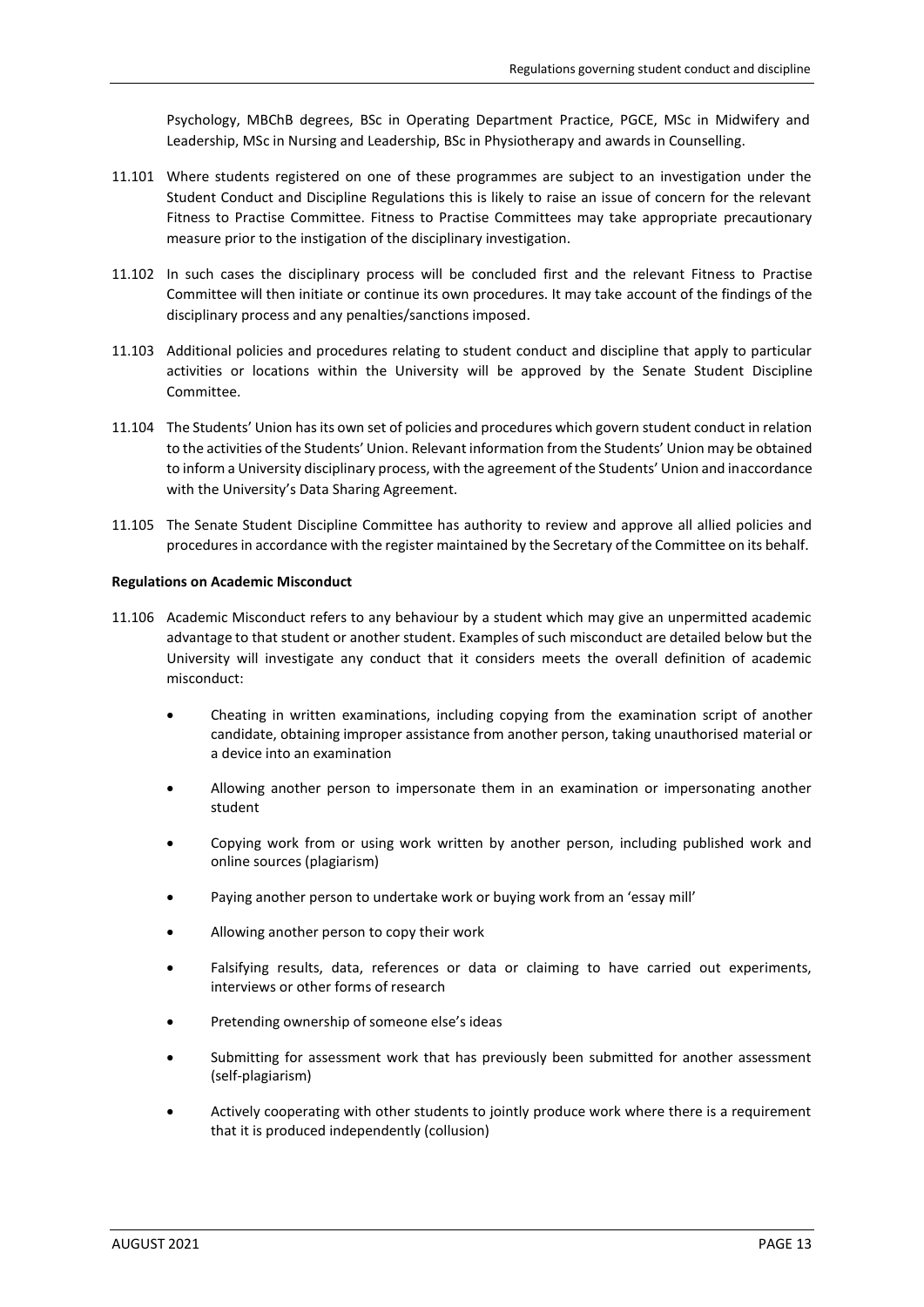- Failing to obtain ethical approval when required to do so or failing to comply with conditions of such approval
- Submitting a false claim for mitigating circumstances where the claim or evidence has been falsified or fabricated
- 11.107 If students do not demonstrate academic integrity and behave dishonestly the University will investigate these actions under these Regulations and apply appropriate penalties.
- 11.108 In some cases, the university will be required to report any proven acts of academic misconduct to the relevant accrediting body.

# **Procedures for the Investigation and Consideration of Allegations of Academic Misconduct**

- 11.109 A Plagiarism Officer will be appointed for each School by the Head of School.
- 11.110 The role of Plagiarism Officer will be to investigate alleged cases of plagiarism and/or collusionidentified in work submitted for assessment, except formal written examinations.
- 11.111 Where an internal examiner suspects plagiarism and/or collusion they will compile the appropriate evidence. Wherever possible this will include the original source(s) that have been used inappropriately. It may also involve a review of other assessed work submitted by the student for evidence of plagiarism or collusion.
- 11.112 The internal examiner will submit a report with supporting evidence to the School's Plagiarism Officer. The Plagiarism Office may request further information from the internal examiner or other members of staff in relation to the case.
- 11.113 If, having reviewed the evidence, the Plagiarism Officer determines that there is no case to answer they will dismiss the case.
- 11.114 If the Plagiarism Officer determines that there may be a case to answer they will write to the student, presenting the evidence and provide them with an opportunity to make a written response to the allegation.
- 11.115 Students may submit any mitigating factors of which they consider the Plagiarism Officer should be aware before reaching a decision, along with supporting evidence.
- 11.116 A deadline will be set for the student's response which will be not less than five working days from the date of notification of this request by the Plagiarism Officer.
- 11.117 In determining whether factors which mitigate the allegation of plagiarism area established by the student, it is noted that guidance on academic integrity is provided by Schools to all students and ignorance of the rules of academic writing and integrity will therefore not provide a defence to an allegation of plagiarism.
- 11.118 Circumstances which can provide valid mitigation for an allegation of plagiarism will be exceptional.
- 11.119 When a Plagiarism Officer writes to a student to present them with the evidence they may also require them to attend a meeting to discuss the allegations in addition to providing a written submission.
- 11.120 Where such a meeting is required students will normally be given at least five working days written notice.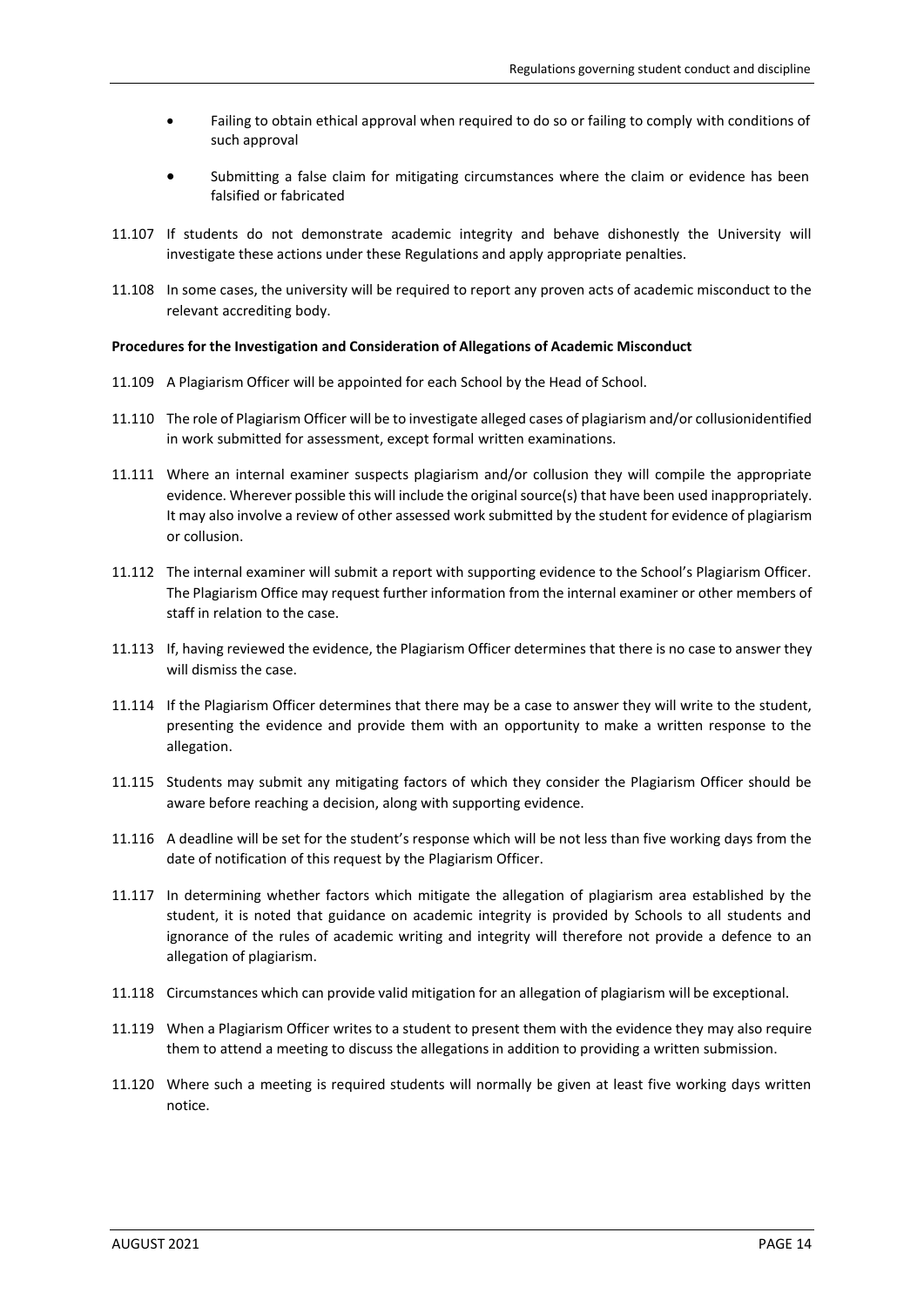- 11.121 The Plagiarism Officer may request that the internal examiner who reported the alleged plagiarism/collusion attends the meeting with the student.
- 11.122 The student may be accompanied to the meeting by a friend or representative, who may not be a qualified member of the legal profession.
- 11.123 A member of staff may also be present to take notes of the meeting and make a record of the meeting which will be made available to the student on request.
- 11.124 If, having been given due notice, a student does not submit a response to the allegations and/or fails to attend the meeting the Plagiarism Officer may proceed to determine an outcome to the case without offering further opportunity to the student to make representations.
- 11.125 Having reviewed the evidence and the response (if any) received from the student, the Plagiarism Officer will determine one of the following in respect of the allegation:
	- there is no case to answer and dismiss the case;
	- that plagiarism or collusion have not been proven, but that there is evidence of poor academic practice as defined in the table in paragraph 31 below and the student should receive a warning and be directed to academic support within the School and required to undertake the University's on-line plagiarism tutorial;
	- that there is evidence of plagiarism or collusion, and impose a sanction as permitted under these regulations;
	- **either** that there is evidence of plagiarism or collusion for which a Plagiarism Officer cannot impose an appropriate sanction under these regulations **or** the case is too complex to resolve without a full hearing and refer the matter for consideration by a Student Discipline Panel.
- 11.126 In exceptional circumstances where a Plagiarism Officer concludes that relevant mitigating circumstances have been submitted, they will determine the most appropriate sanction and may reduce the severity of the sanction that would otherwise be applied to take account of the mitigating circumstances.
- 11.127 In determining whether particular circumstances are relevant the Plagiarism Officer will consider whether the circumstances have previously been disclosed in a timely manner.
- 11.128 The Plagiarism Officer will notify the student of the outcome of the case, including reasons for their decision, normally within 10 days of the deadline for the student's written response.
- 11.129 If a Plagiarism Officer determines that the student has committed poor academic practice they should be directed to sources of further training and advice.

#### **Penalties for plagiarism/collusion at School level**

- 11.130 The evaluation of individual cases is the responsibility of the School Plagiarism Officer, who is wellplaced to determine the severity of the case in the context of the academic discipline and the nature and scale of the assessment.
- 11.131 In applying the penalties set out below the Plagiarism Officer will comply with the principle that the operation of the penalties for plagiarism must not put a student in a better position than if the assessment in question was not plagiarised but did not merit a pass.
- 11.132 The University has defined four categories of plagiarism and a sanction will be applied for each of these. A lesser category of poor academic practice is also recognised and will not attract a sanction.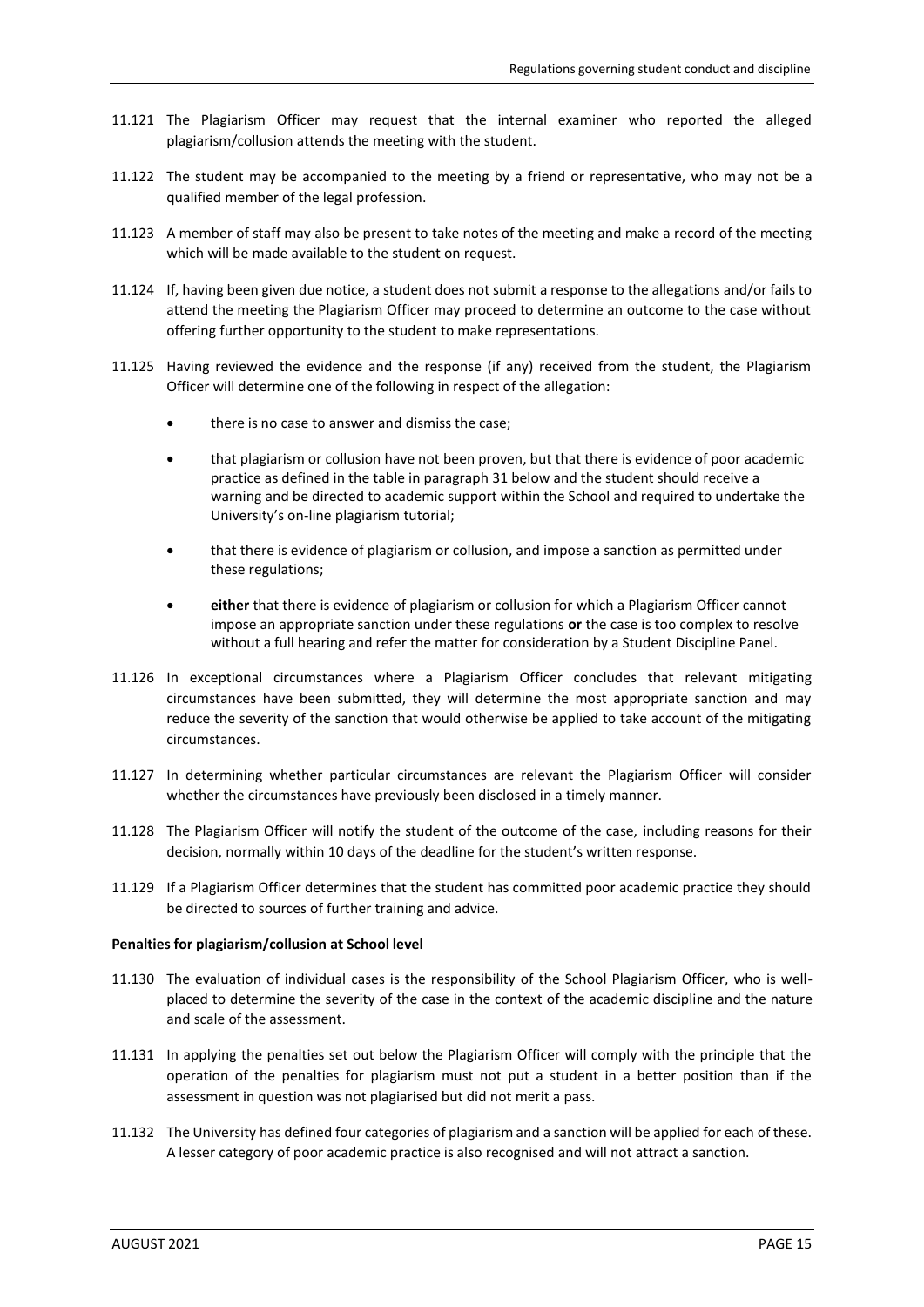- 11.133 If plagiarism is found in an honours level or postgraduate research project or dissertation this will normally be considered category 2 or category 4 plagiarism depending on the scale of the plagiarism.
- 11.134 A category 2 sanction applied to a postgraduate dissertation will result in failure to obtain a master's degree as no master's award can be made with a mark of zero recorded for the dissertation.
- 11.135 In such cases resubmission will not be offered but the Board of Examiners will consider whether an intermediate award of Postgraduate Certificate or Diploma can be awarded on the basis of credit obtained from the taught modules.
- 11.136 Where the plagiarism in the project or dissertation is very serious or a repeat offence this will be considered to be category 4 plagiarism.
- 11.137 Where self-plagiarism is found to have occurred, the extent of the offence will be evaluated using the below categories. Self-plagiarism occurs when a student submits material for assessment which s/he has previously submitted as part of another assessment exercise and which has been marked.

| Category                                                                                                                                                                             | Characteristics                                                                                                                                                                                                                                                                                                                                                                                                                                                                                                                                                                                                                                                                                                                                                                                                                                                                                                                                                                                                                                                                                                                                                                                                         | Action                                                                                                                                                                                                                                                                                                                                                                                              |
|--------------------------------------------------------------------------------------------------------------------------------------------------------------------------------------|-------------------------------------------------------------------------------------------------------------------------------------------------------------------------------------------------------------------------------------------------------------------------------------------------------------------------------------------------------------------------------------------------------------------------------------------------------------------------------------------------------------------------------------------------------------------------------------------------------------------------------------------------------------------------------------------------------------------------------------------------------------------------------------------------------------------------------------------------------------------------------------------------------------------------------------------------------------------------------------------------------------------------------------------------------------------------------------------------------------------------------------------------------------------------------------------------------------------------|-----------------------------------------------------------------------------------------------------------------------------------------------------------------------------------------------------------------------------------------------------------------------------------------------------------------------------------------------------------------------------------------------------|
| Poor academic<br>practice (PAP)<br>First offences<br>occurring in the<br>first semester of<br>a student's<br>course should<br>normally be<br>treated as poor<br>academic<br>practice | This is not a disciplinary offence and does not count<br>as a first offence in the context of the Category 3<br>plagiarism definition. PAP involves collaboration or<br>poor citation practice where there is evidence that<br>the student did not appreciate the rules of academic<br>writing or where the extent of copied material can<br>be considered so slight that it does not justify<br>disciplinary proceedings or a sanction. The work in<br>question includes (among other characteristics):<br>a limited amount of material or copied text<br>expressing ideas or concepts taken from the work of<br>others in the student's own words but without<br>appropriate citation.<br>a limited amount of material or copied text<br>which is referenced in the bibliography but is not<br>properly cited.<br>a limited amount of material or copied text<br>that has been subjected to minor linguistic changes<br>with or without citation.<br>a limited amount of material or copied text<br>that is cited but not in quotation marks.<br>limited collaboration between students as<br>evidenced by structure, source or copied text; this<br>includes cases where the written work is original<br>throughout. | A formal warning but no<br>sanction is issued by the<br>School's Plagiarism Officer and<br>the student is directed to<br>academic support within the<br>department.<br>The student is required to<br>undertake the University's on-<br>line plagiarism tutorial.<br>In cases of poor academic<br>practice the mark will reflect<br>the academic merit of the work;<br>the mark is likely to be low. |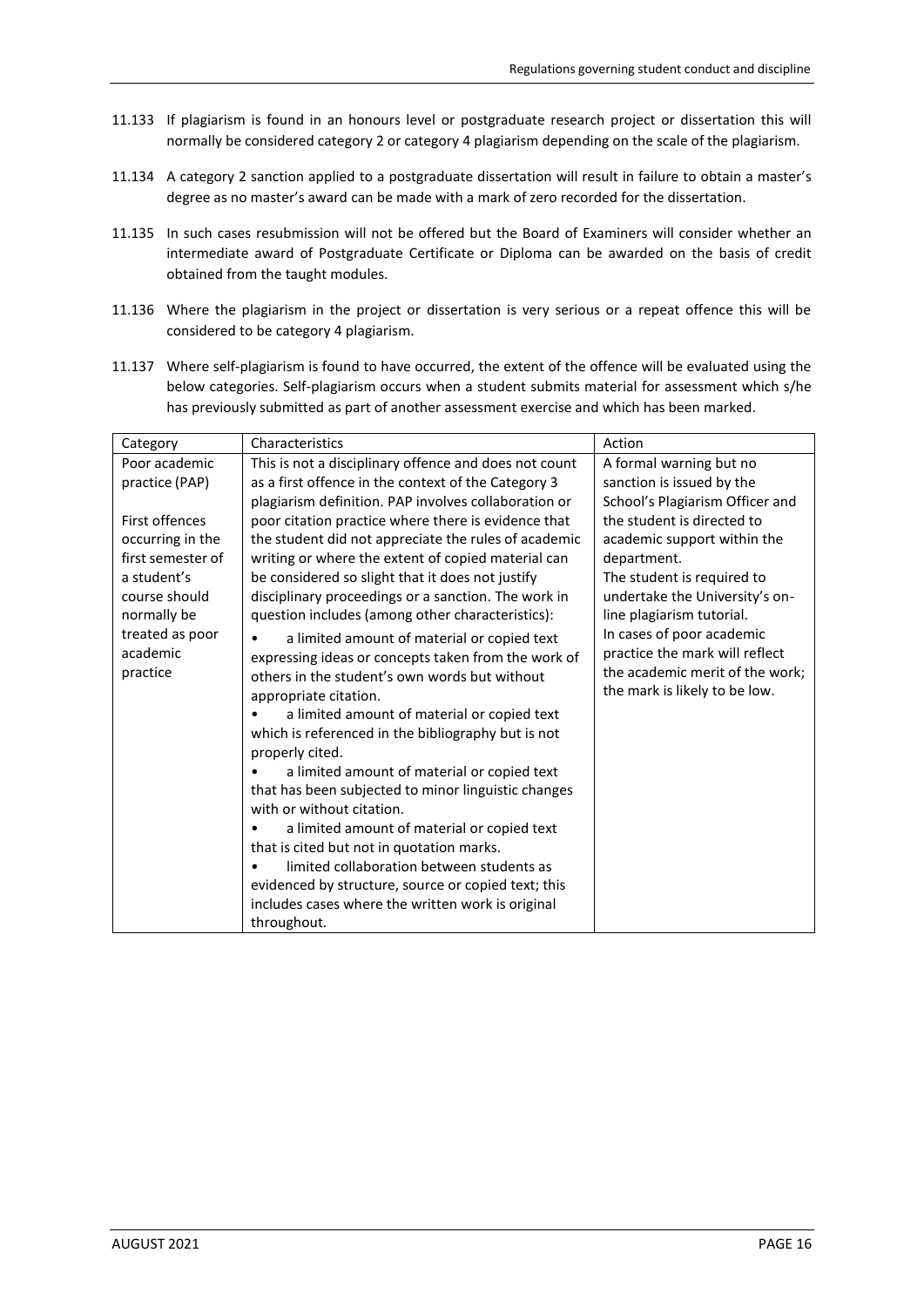| Category 1<br>The work breaches the rules of academic integrity by<br>plagiarism and/or<br>presenting the material of others as the student's<br>collusion<br>original material. Category 1 plagiarism includes<br>(among other characteristics):<br>short blocks of material or copied text | A mark of zero (0) should be<br>awarded for the assessment in<br>which the plagiarism was found<br>to occur.<br>The module mark is calculated                                                                                                                                                                                                                                                                                                                                                                                                                                             |                                                                                                                                                                                                                                                                                              |
|----------------------------------------------------------------------------------------------------------------------------------------------------------------------------------------------------------------------------------------------------------------------------------------------|-------------------------------------------------------------------------------------------------------------------------------------------------------------------------------------------------------------------------------------------------------------------------------------------------------------------------------------------------------------------------------------------------------------------------------------------------------------------------------------------------------------------------------------------------------------------------------------------|----------------------------------------------------------------------------------------------------------------------------------------------------------------------------------------------------------------------------------------------------------------------------------------------|
|                                                                                                                                                                                                                                                                                              | expressing ideas or concepts taken from the work of<br>others without appropriate citation, or copied text<br>that is cited but not in quotation marks.<br>short blocks of material or copied text which is<br>referenced in the bibliography but is not properly<br>citied<br>short blocks of material or copied text that<br>have been subjected to minor linguistic changes and<br>presented as the student's own, with or without<br>citation.<br>short blocks of material or copied text that is<br>cited but not in quotation marks.<br>collaboration between students as evidenced | on the basis of the zero mark<br>for the plagiarised assessment.<br>If this results in failure of the<br>module, where resubmission is<br>available, the student may<br>resubmit the assessment for a<br>capped module mark.<br>The cap should be set at the<br>pass mark for the programme. |
|                                                                                                                                                                                                                                                                                              | by structure, sources or short blocks of copied text,<br>(including copied text subjected to minor linguistic<br>changes) or similar bibliographies.<br>A short block of text may be as small as two<br>continuing lines.<br>Short blocks of copied code, other computer                                                                                                                                                                                                                                                                                                                  |                                                                                                                                                                                                                                                                                              |
|                                                                                                                                                                                                                                                                                              | files or experimental results copied from another<br>student or the work of others from online resources<br>or books without appropriate referencing.                                                                                                                                                                                                                                                                                                                                                                                                                                     |                                                                                                                                                                                                                                                                                              |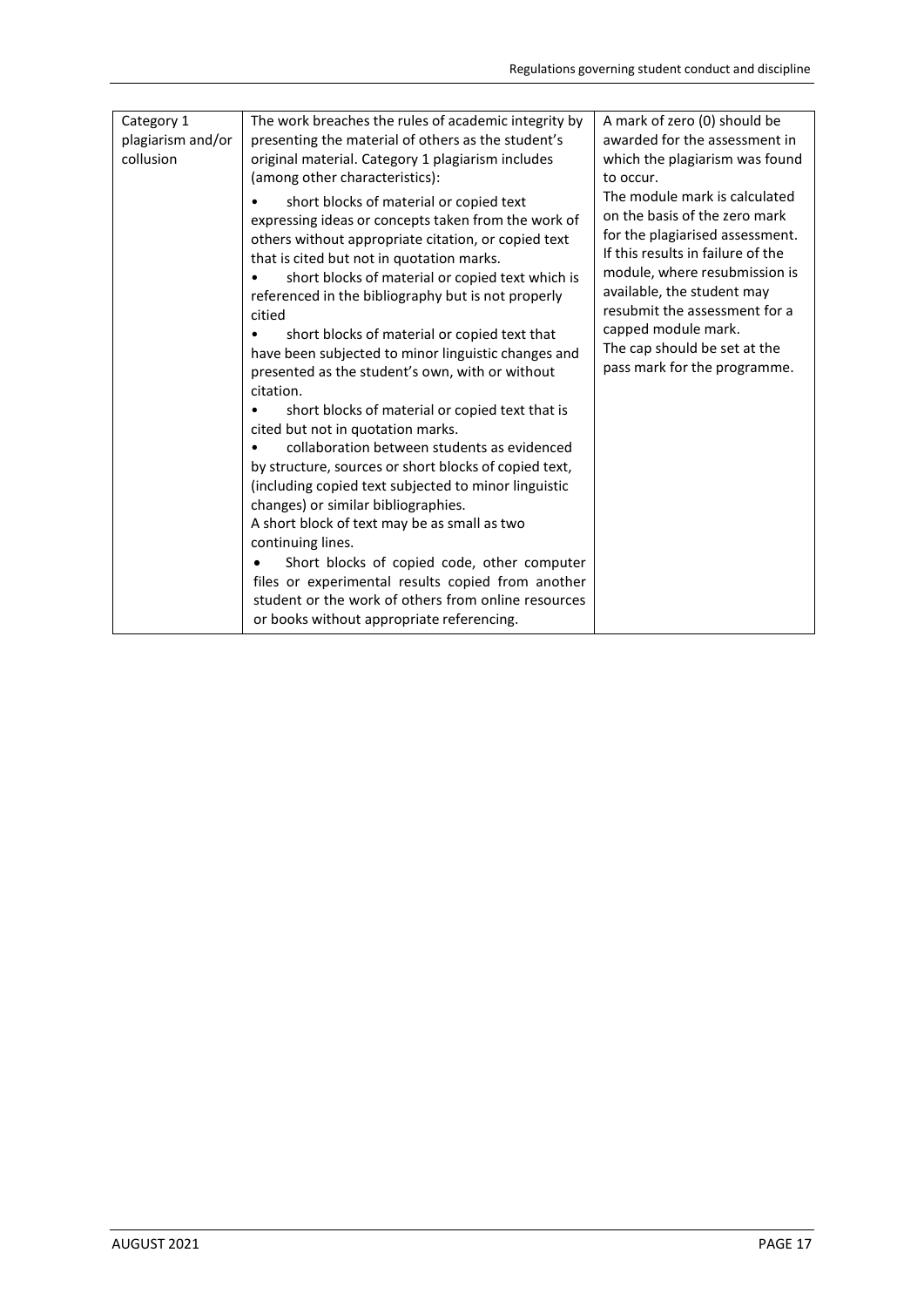| Category 2<br>plagiarism and/or<br>collusion | A Category 2 offence will be committed when the<br>copied material represents a significant proportion<br>of the work. The line between Category 1 and<br>Category 2 offences will be determined by the level<br>of similarity between the work and the source<br>material on a case by case basis. Category 2<br>plagiarism includes (among other characteristics):<br>significant or numerous blocks of material or<br>copied text expressing ideas or concepts taken from<br>the work of others without appropriate citation.<br>significant or numerous blocks of material or<br>copied text which is referenced in the bibliography<br>but is not properly citied;<br>significant or numerous blocks of material or<br>copied text that have been subjected to minor<br>linguistic changes and presented as the student's<br>own, with or without citation.<br>significant or numerous blocks of material or<br>copied text that is cited but not in quotation marks.<br>Significant blocks of text may be as small as several<br>continuing lines<br>collaboration between students as evidenced<br>by structure, sources, significant or numerous blocks<br>of copied text, (including copied text subjected to<br>minor linguistic changes) or similar bibliographies.<br>blocks of copied code, other computer files or<br>experimental results copied from another student or<br>the work of others from online resources or books<br>without appropriate referencing. | A mark of zero (0) should be<br>awarded for the assessment in<br>which the plagiarism was found<br>to occur.<br>The module mark is calculated<br>on the basis of the zero mark<br>for the plagiarised assessment.<br>If this results in failure of the<br>module, the student should be<br>required to resubmit the<br>assessment in order to fulfil the<br>learning outcomes and obtain<br>the module credits where this is<br>required for progression<br>purposes. No mark will be<br>awarded.<br>If this sanction does not result<br>in the failure of the module, the<br>module mark obtained for the<br>module should be further<br>reduced by 10% of the<br>maximum available mark. |
|----------------------------------------------|----------------------------------------------------------------------------------------------------------------------------------------------------------------------------------------------------------------------------------------------------------------------------------------------------------------------------------------------------------------------------------------------------------------------------------------------------------------------------------------------------------------------------------------------------------------------------------------------------------------------------------------------------------------------------------------------------------------------------------------------------------------------------------------------------------------------------------------------------------------------------------------------------------------------------------------------------------------------------------------------------------------------------------------------------------------------------------------------------------------------------------------------------------------------------------------------------------------------------------------------------------------------------------------------------------------------------------------------------------------------------------------------------------------------------------------------------------------------------------|--------------------------------------------------------------------------------------------------------------------------------------------------------------------------------------------------------------------------------------------------------------------------------------------------------------------------------------------------------------------------------------------------------------------------------------------------------------------------------------------------------------------------------------------------------------------------------------------------------------------------------------------------------------------------------------------|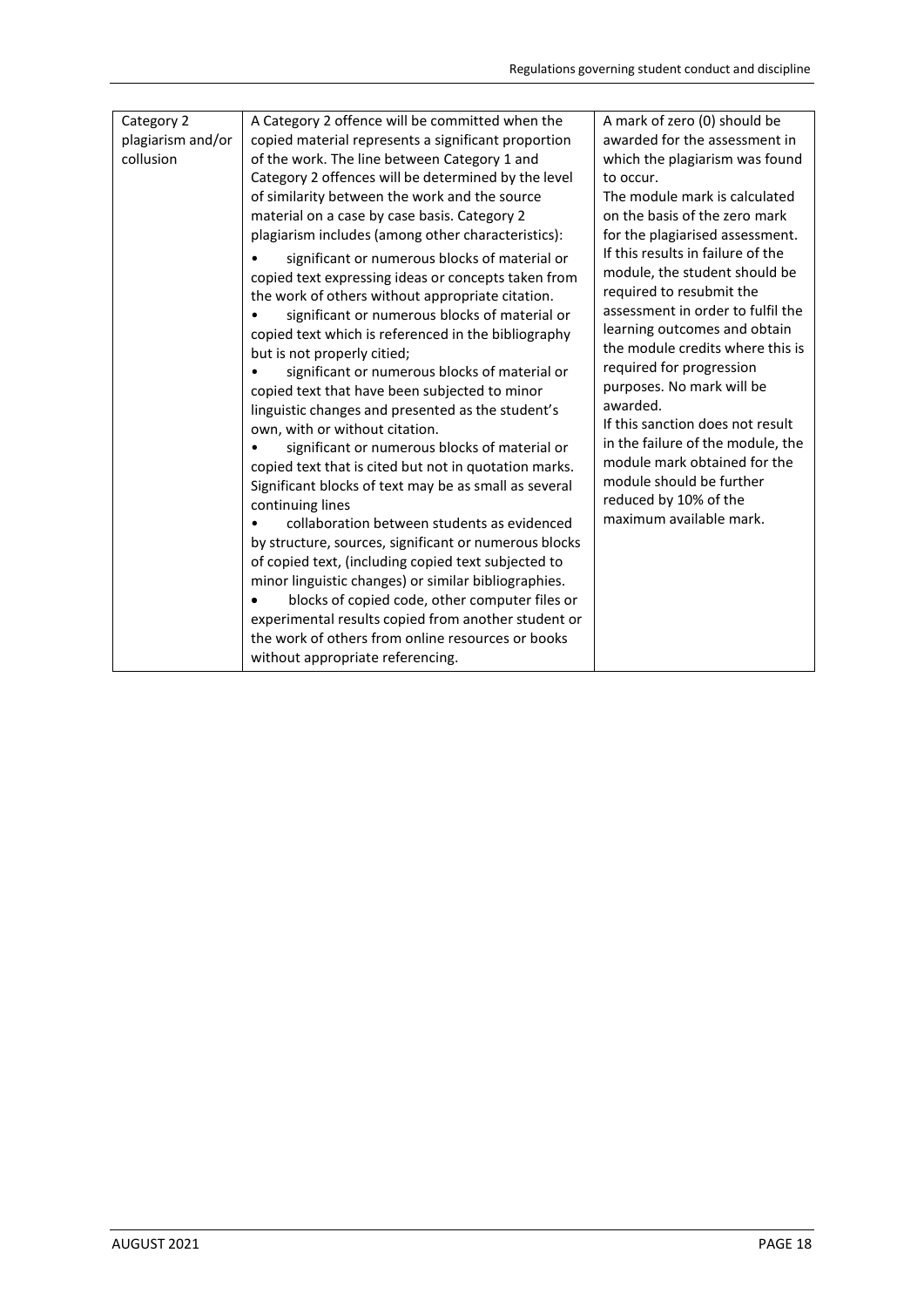| Category 3<br>plagiarism and/or<br>collusion -<br>'repeat offence' | A Category 3 offence will be committed if a Category<br>1 or 2 sanction has been applied to a student's work<br>on a previous occasion (i.e. a repeat offence).<br>Contemporaneous offences or offences in which a<br>student has had no opportunity to act upon advice<br>arising from an earlier offence due to close<br>submission dates etc. are not treated as repeat<br>offences but may attract PAP, Category 1 or<br>Category 2 penalties in the normal way.<br>The Plagiarism Officer shall determine whether the<br>latest instance of plagiarism is Category 1 or<br>Category 2 in the level of severity. The sanction to<br>be applied shall then take into account the category<br>of sanction of the prior offence. | If both offences are Category 1<br>then the sanction on the<br>second offence is a Category 2<br>sanction. If either of the two<br>offences is a Category 2<br>offence then the sanction on<br>the second offence is a<br>Category 3 sanction.<br>The Category 3 sanction is as<br>follows:<br>A mark of zero (0) should be<br>awarded for the assessment in<br>which the plagiarism was found<br>to occur.<br>The module mark is calculated<br>on the basis of the zero mark<br>for the plagiarised assessment.<br>If this results in failure of the<br>module, the student should be<br>required to resubmit the<br>assessment in order to fulfil the<br>learning outcomes and obtain<br>the module credits where this is<br>required for progression<br>purposes. No mark will be<br>awarded.<br>If the sanction does not result<br>in the failure of the module, the<br>module mark obtained for the<br>module should be further<br>reduced by 10% of the<br>maximum available mark.<br>If this sanction does not reduce<br>the degree classification at the<br>end of the programme by one<br>class, the degree class should<br>be reduced by one class.<br>Where reduction in the degree<br>class would result in<br>undergraduate students not<br>obtaining an Honours degree,<br>or in Foundation degree<br>students or postgraduate<br>students failing the programme,<br>their cases should be<br>considered by a disciplinary<br>panel. |
|--------------------------------------------------------------------|-----------------------------------------------------------------------------------------------------------------------------------------------------------------------------------------------------------------------------------------------------------------------------------------------------------------------------------------------------------------------------------------------------------------------------------------------------------------------------------------------------------------------------------------------------------------------------------------------------------------------------------------------------------------------------------------------------------------------------------|----------------------------------------------------------------------------------------------------------------------------------------------------------------------------------------------------------------------------------------------------------------------------------------------------------------------------------------------------------------------------------------------------------------------------------------------------------------------------------------------------------------------------------------------------------------------------------------------------------------------------------------------------------------------------------------------------------------------------------------------------------------------------------------------------------------------------------------------------------------------------------------------------------------------------------------------------------------------------------------------------------------------------------------------------------------------------------------------------------------------------------------------------------------------------------------------------------------------------------------------------------------------------------------------------------------------------------------------------------------------------------------------------------------------------------------------------|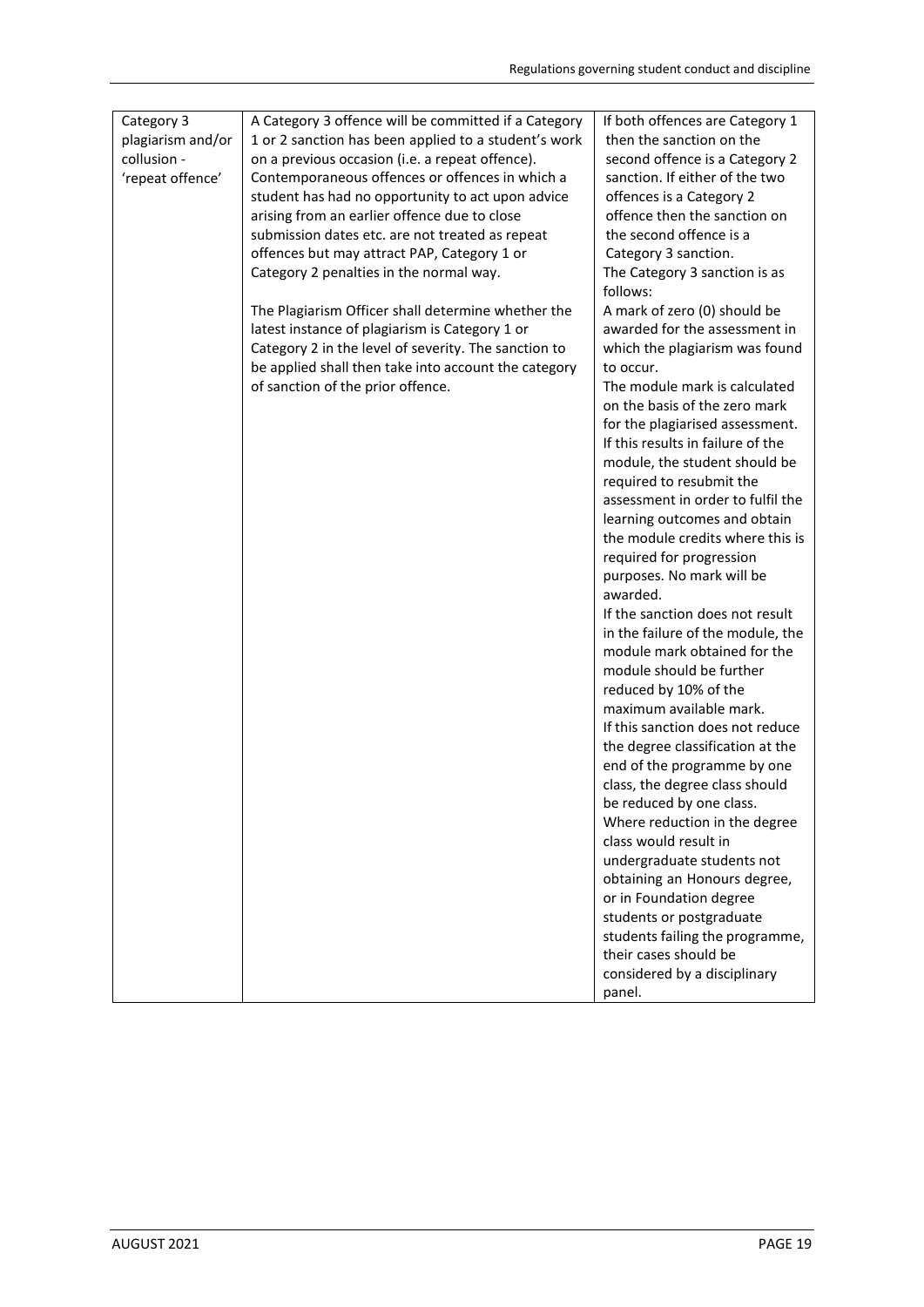| Category 4<br>plagiarism and/or<br>collusion | A Category 4 offence is the most severe plagiarism<br>where the departmental processes do not provide a<br>sufficient sanction. Examples include purchasing of<br>work or soliciting to do so or multiple repeat<br>offences. It may also be appropriate to refer to a<br>disciplinary panel a case which is complex and where<br>the department is unable to establish the facts, for | Refer to Panel |
|----------------------------------------------|----------------------------------------------------------------------------------------------------------------------------------------------------------------------------------------------------------------------------------------------------------------------------------------------------------------------------------------------------------------------------------------|----------------|
|                                              | example a case of apparent collusion where the<br>identification of the guilty party cannot be<br>ascertained. A disciplinary panel has the power to<br>impose penalties up to and including expulsion from<br>the University.                                                                                                                                                         |                |

11.138 Students have the right of appeal against decisions of a Plagiarism Officer. The procedures for consideration of an appeal are outlined in section 11.81.

# **Cases of Exam Misconduct**

- 11.139 Cases of examination misconduct will be referred to the Academic Registrar or authorised deputy.
- 11.140 **For first offences of cheating in an examination** the Academic Registrar (or deputy) shall determine whether the circumstances of the incident make the breach of regulation more or less severe and impose one of the penalties at (i) and (ii) below, accordingly . The determination of severity shall be a matter of judgement by the Academic Registrar (or deputy), taking into account previous decisions.

**Either** (i) a mark of zero is assigned to the piece of work in question and to the associated module; a reassessment may be awarded where permitted under the Regulations for progression purposes only; in modules above level 1, the mark of zero may not be excluded from any calculation for the classification of an award

**or** (ii) a mark of zero is assigned to the piece of work in question and a re-assessment is permitted for a capped module mark.

For a second offence of cheating in an examination, the student will be referred to a Student Discipline Panel.

**For other breaches of the examination regulations** the Academic Registrar may impose either of the penalties at (i) and (ii) above or another penalty appropriate to the offence. Such penalty may includea reduction in the mark given for the piece of work in question.

11.141 The application of penalties resulting from cheating in an examination is not intended to have a disproportionate effect on upon overall progression and award decisions for individual students. Once penalties set out under 11.140 (i) have been applied to a module, the following will apply:

When considering a module penalised under 11.140 (i) at the point of progression, the mark obtained at re-sit should be used to consider whether a student may be allowed to progress. Where a student has committed the offence at re-sit the module should count as failed at the second attempt for progression decisions at that stage, however a further re-sit for progression purposes should be offered where permitted under regulations. The mark of zero will remain on the student's formal record of marks.

When considering the degree classification for a student for whom a penalty under 11.140 (i) has been imposed, the mark of zero shall be considered within the calculation of the credit weighted average. However, where the module has been re-sat for progression purposes and the pass mark reached in that re-assessment, the module will not be considered as failed when calculating the amount of failed